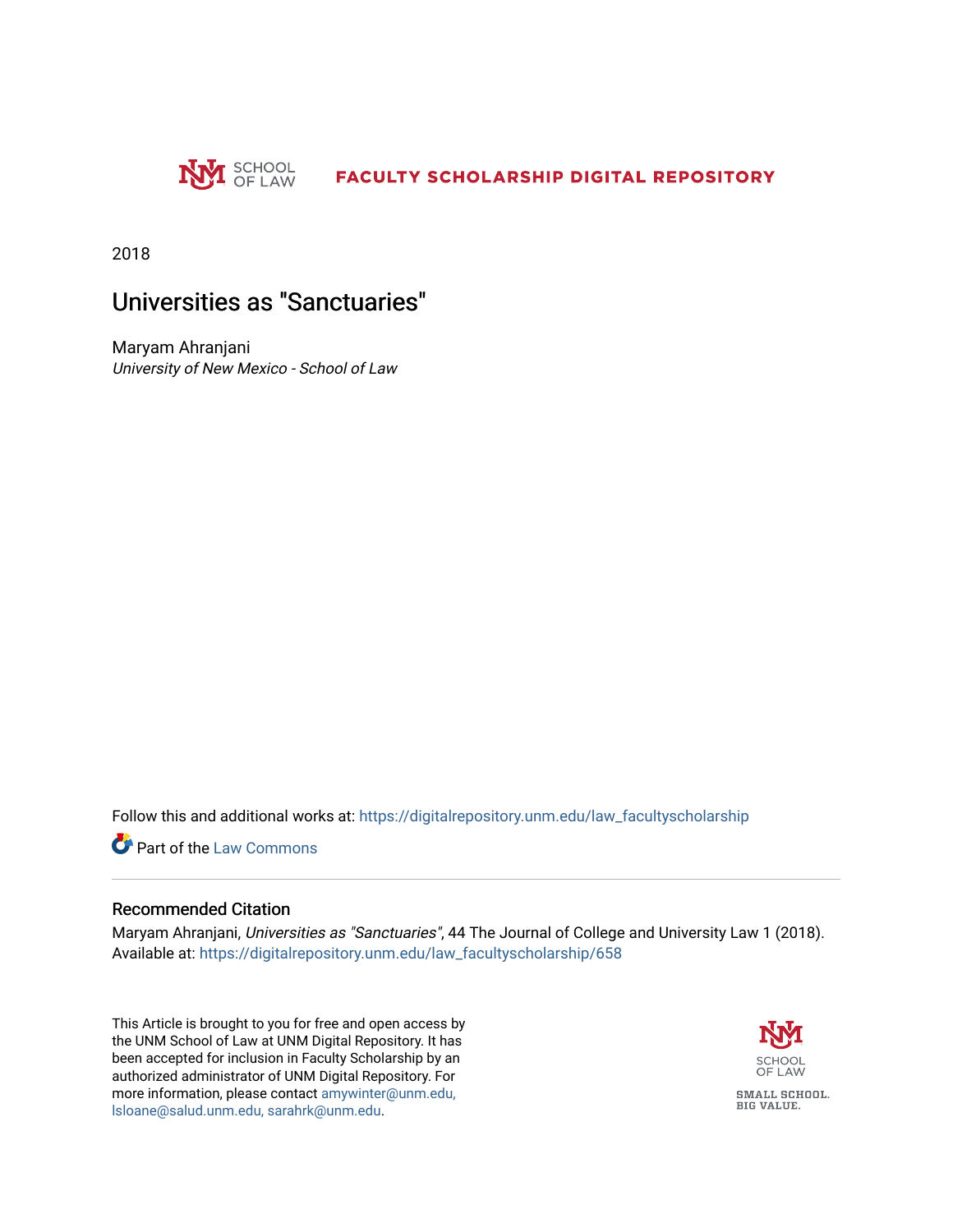# UNIVERSITIES AS "SANCTUARIES"

## PROFESSOR MARYAM AHRANJANI1

"The arc of the moral universe is long, but it bends toward justice."

Rev. Dr. Martin Luther King, Jr.

#### *Abstract*

*When Donald Trump, a businessman and reality television personality with anti-immigrant views, was elected President of the United States in November 2016, thousands of students, faculty and staff at many colleges and universities around the country implored their institutions to affirmatively declare themselves sanctuaries for undocumented students. Enjoying support both from the estimated 200,000 undocumented university students and other stakeholders, the movement gained quite a bit of momentum, but many contentious*  battles also have occurred. According to the author's empirical analysis, only twenty of *the more than 5,000 institutions of higher education in the United States have adopted the sanctuary campus designation.* 

*This piece explores the legal and policy implications of the "sanctuary campus" designation*  and the balance between the goal of the designation and the effects. In concluding that *the sanctuary movement should focus on promoting policies and programs, this article argues: 1) there is a lack of clarity about the term "sanctuary," 2) to the extent that there is agreement about the term, universities already are de facto and de jure sanctuaries and efforts to affirmatively adopt the designation may undermine the presumption, and 3) there are some persuasive political and other reasons to focus on targeted assistance rather than a name that may not mean much.* 

<sup>1</sup> Assistant Professor, University of New Mexico (UNM) School of Law. I extend heartfelt gratitude to: fellow members of the UNM Undocu Task Force; my supportive deans, Alfred Mathewson and Sergio Pareja; Rayman Solomon and the editors and board of the Journal of College and University Law; Michael Olivas, Susan Brooks, Jenny Moore, Nathalie Martin, Mary Pareja, Jen Laws, Gabe Pacyniak, and Cliff Villa for their collegiality, mentorship and feedback; Ernesto Longa and research assistant Kristen Edwards; Lumen Mulligan and the University of Kansas School of Law faculty for their thoughtful comments and suggestions during a faculty exchange presentation in April, 2018; and my Iranian American parents and Peruvian American husband, all of whom made tremendous personal sacrifices in pursuit of higher education in the U.S.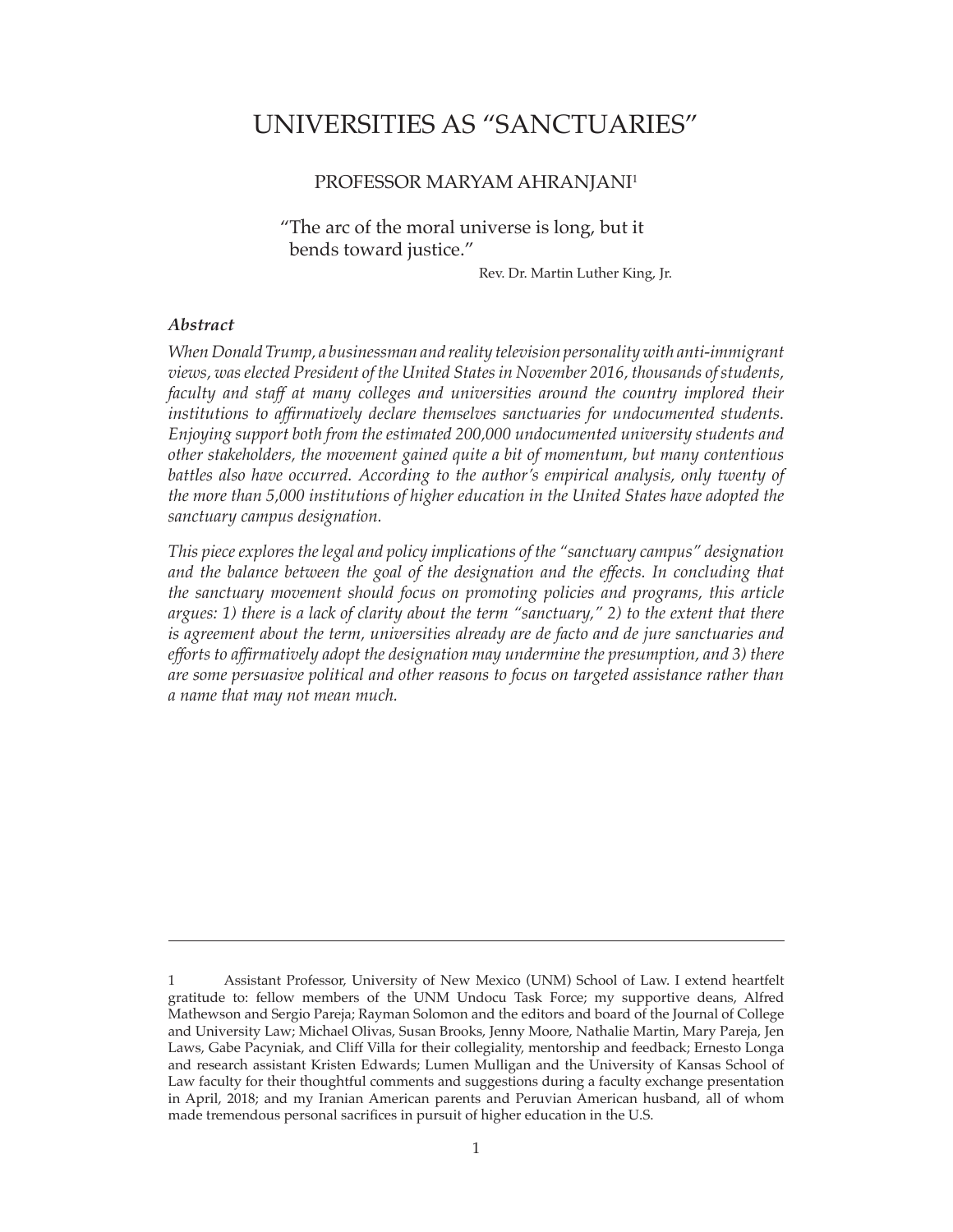# TABLE OF CONTENTS

- I. Introduction: The Rise and Implications of the Sanctuary Campus Movement
- II. Background
	- A. The 2016 Presidential Election as the Catalyst
	- B. Building on the Past
		- 1. Prior Sanctuary Movements
		- 2. *Plyler v. Doe* and the K-12 Context
	- C. Goals of the Sanctuary Campus Movement

# III. Argument

- A. The Term "Sanctuary" Lacks Universal Meaning
- B. Universities Already *Are* Sanctuaries
	- 1. The Role of Universities in the United States
	- 2. Universities as De Facto Sanctuaries
	- 3. Universities as De Jure Sanctuaries
- C. Universities Should Pursue Programs and Policies that Promote the Solidarity and Inclusion Goals of the Sanctuary Movement Even If They Don't Adopt the "Sanctuary" Title
- IV. Conclusion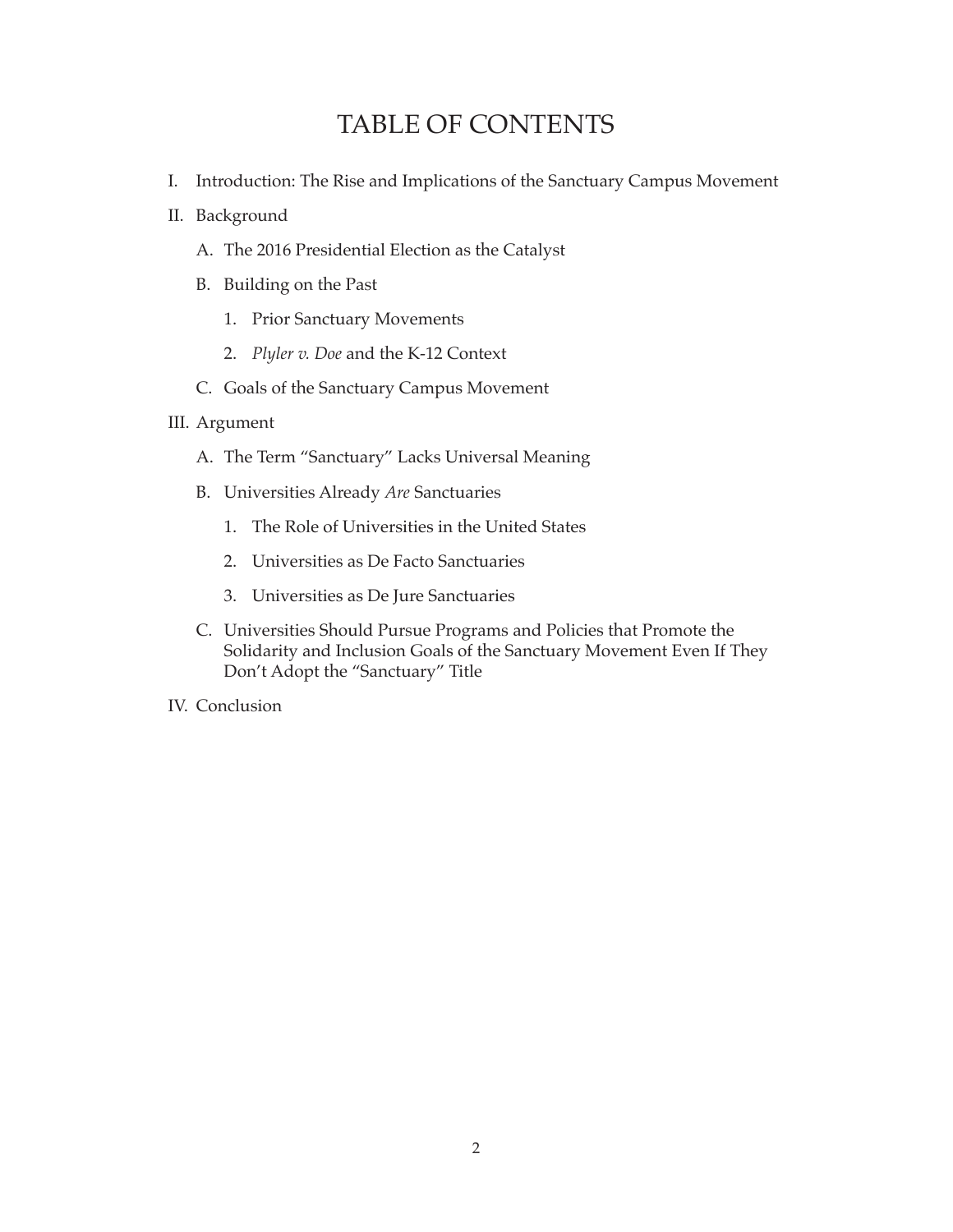#### **I. Introduction**

When Donald Trump, a reality television personality with anti-immigrant views, was elected President of the United States in November 2016, thousands of students, faculty and staff at many colleges and universities around the country asked their institutions to affirmatively declare themselves sanctuaries for undocumented students.2 Young people justifiably feel and felt threatened by President Trump's campaign and post-election rhetoric, including derogatory statements about Mexicans,<sup>3</sup> Haitians, and Africans,<sup>4</sup> promises to ramp up immigration enforcement, and the plan to build a wall and require Mexico to pay for it.<sup>5</sup> Leaders at a number of higher education institutions immediately voiced support for undocumented students and embraced the "sanctuary" label.<sup>6</sup>

The movement gained quite a bit of support and momentum,<sup>7</sup> but many contentious battles have also occurred.<sup>8</sup> The threshold challenge is that there are different definitions of the term "sanctuary campus," and it is not clear that all campuses are on the same page in terms of how far they will go to defend the designation.9 There are approximately 5,300 institutions of higher education in the United States,<sup>10</sup> and only a tiny fraction of those have adopted the term.<sup>11</sup> Since a relatively small number of campuses have adopted the term,<sup>12</sup> the question of how to best address undocumented students on university campuses remains a live and ongoing issue.

5 Donald Trump: *Mexico Will Pay for Wall, '100%'*, BBC.com (Sept. 1, 2016), http://www.bbc.com/ news/election-us-2016-37241284.

6 Yara Simón, 28 Universities *That Vow to Offer Sanctuary to Their Undocumented Students*, Remezcla (Nov. 22, 2016, 11:13 AM), http://remezcla.com/lists/culture/sanctuary-campus-daca/.

7 American Association of University Professors, *Sanctuary Campus Movement* (Aug. 11, 2017), https://www.aaup.org/issues/sanctuary-campus-movement.

8 Lana Shadwick, *Battle Over 'Sanctuary Campuses,' In-State Tuition to Dreamers Heats Up*, Breitbart (Jan. 22, 2017), http://www.breitbart.com/texas/2017/01/22/battle-to-defund-sanctuarycampuses-and-deny-instate-tuition-to-dreamers-heats-up/.

9 Emily Deruy, *The Push for Sanctuary Campuses Prompts More Questions than Answers*, Atlantic (Nov. 22, 2016), https://www.theatlantic.com/education/archive/2016/11/the-push-for-sanctuarycampuses-raises-more-questions-than-answers/508274/.

10 Jeffrey J. Selingo, *How Many Colleges and Universities do We Really Need?*, Wash. Post (Jul. 20, 2015), https://www.washingtonpost.com/news/grade-point/wp/2015/07/20/how-many-collegesand-universities-do-we-really-need/?utm\_term=.02e258f3f1f2.

11 César Cuauhtémoc García Hernández, *Sanctuary Campuses Map*, crImmigration.com, http://crimmigration.com/2017/02/07/sanctuary-campuses-map/.

12 *See infra* Section III.A. for a description of the author's database of sanctuary campuses.

<sup>2</sup> *The University as a Sanctuary*, University of Southern California Pullias Center for Higher Education (Jan. 2017), https://pullias.usc.edu/wp-content/uploads/2017/01/The\_University\_ as a Sanctuary Final.pdf.

<sup>3</sup> Katie Reilly, *Here Are All the Times Donald Trump Insulted Mexico*, Time (Aug. 31, 2016), http://time.com/4473972/donald-trump-mexico-meeting-insult/.

<sup>4</sup> Julie Hirschfeld Davis, *Trump Alarms Lawmakers With Disparaging Words for Haiti and Africa*, N.Y. Times (Jan. 11, 2018), https://www.nytimes.com/2018/01/11/us/politics/trump-shitholecountries.html.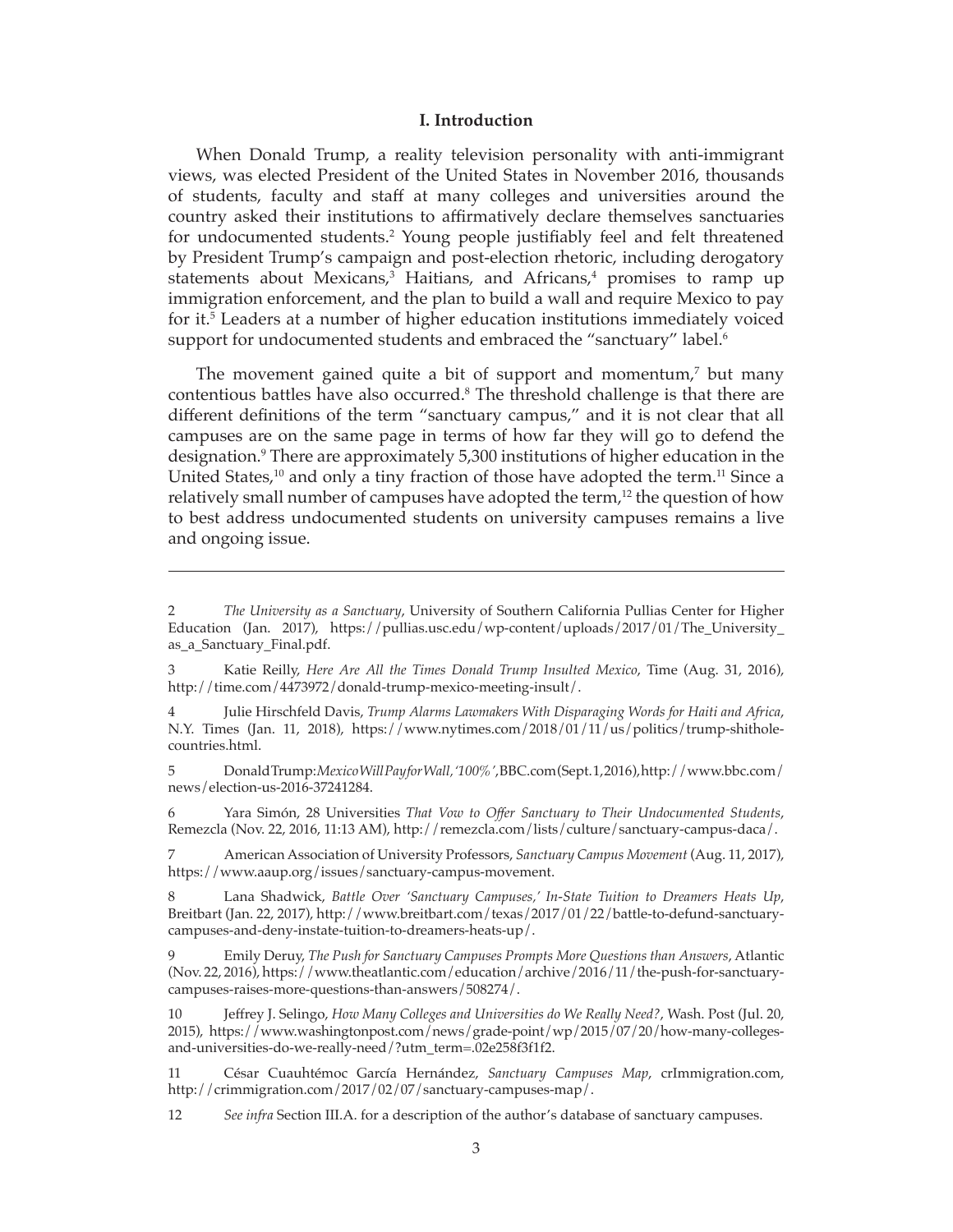Immediately prior to the current president's election, I became faculty advisor to the newly formed Immigration Law Student Association, and a few months later became a member of our university's Undocu Task Force.<sup>13</sup> The Undocu Task Force's charge is to better coordinate resources for our undocumented and "DACAmented"14 students across units on campus, identify gaps in services and attempt to fill those gaps. New Mexico provides relatively strong supports for undocumented students both by law and by practice,<sup>15</sup> but our largest state institutions have declined to go so far as to call ourselves "sanctuaries."16 Despite the high population of immigrants and Latinos, the same is true of our neighboring (border) states of Arizona and Texas.17 The goals of the sanctuary campus movement at my and other institutions are to protect undocumented, immigrant and international students so they can learn and promote solidarity.18

This piece explores some of the legal and policy implications of the "sanctuary campus" designation and aims to affirm the role of universities as safe places to pursue knowledge and skills for all students. It does not seek to provide exhaustive technical legal advice to counsel at and for universities. Rather it seeks to encourage university thought leaders, including counsel, to think more broadly about the institutions they serve and how to pursue the broad aims of their institutions rather than get tied up in the politics surrounding the "sanctuary" term.

In particular, this piece makes the following arguments: 1) there is a lack of clarity about the term "sanctuary," 2) to the extent that there is agreement about

16 Russell Contreras and Sophia Tareen, *Universities Exploring 'Sanctuary' Status for Immigrants*, Associated Press (Dec. 3, 2016), https://apnews.com/d792a64476f248f9a1552e780d8f8b8e/universitiesexploring-sanctuary-status-immigrants.

17 Yoohyun Jung, *Arizona's Public Universities Will Not Consider Becoming 'Sanctuaries*,' Ariz. Daily Star (Feb. 11, 2017), http://tucson.com/news/local/education/arizona-s-public-universitieswill-not-consider-becoming-sanctuaries/article\_8432d51c-ffda-55fb-87bb-e6a8cca301d2.html; Julián Aguilar, Ahead of Thursday Hearing, Texas Senate Adds Muscle to Anti-Sanctuary City Bill, Tex. Trib. (Feb. 1, 2017, 11 AM), https://www.texastribune.org/2017/02/01/texas-senate-adds-muscleanti-sanctuary-city-legis/.

<sup>13</sup> University of New Mexico, *Undocumented UNM*, http://undocumented.unm.edu/.

<sup>14</sup> A commonly used term for students who have authorization to remain and work in the U.S. pursuant to the Deferred Action for Childhood Arrivals Program.

<sup>15</sup> Maryam Ahranjani, *What Does Immigration Status Have to Do with Law School Diversity*, CLEO Edge 50 (Winter/Spring 2018), http://mydigitalpublication.com/publication/?i=459668&pre=1#{"issue\_ id":459668,"page":50} (describing the ways in which diverse students are supported in New Mexico). See also uLEAD network: New Mexico Policy (Jan. 9, 2018), https://uleadnet.org/map/newmexico-policy for an explanation of SB 582, New Mexico's law passed in 2005 that makes all qualified residents of New Mexico eligible for in-state tuition and state-funded financial aid, regardless of immigration status, and prohibits post-secondary institutions from denying admission based on immigration status.

<sup>18</sup> Dulce Morales, *A Movement for Sanctuary Campuses Takes Shape*, Institute for Policy Studies (Mar. 15, 2017), http://www.ips-dc.org/a-movement-for-sanctuary-campuses-takes-shape/. Note that the terms "immigrant," "undocumented" "non-citizens" and "DACAmented" have distinct legal definitions but are sometimes used interchangeably in this piece because sometimes the relevant legal distinction is between citizens and non-citizens. Further, sometimes the general public conflates the terms. Finally, and perhaps most importantly, the sanctuary campus movement's concerns about inclusion and solidarity extend to all students, regardless of immigration status.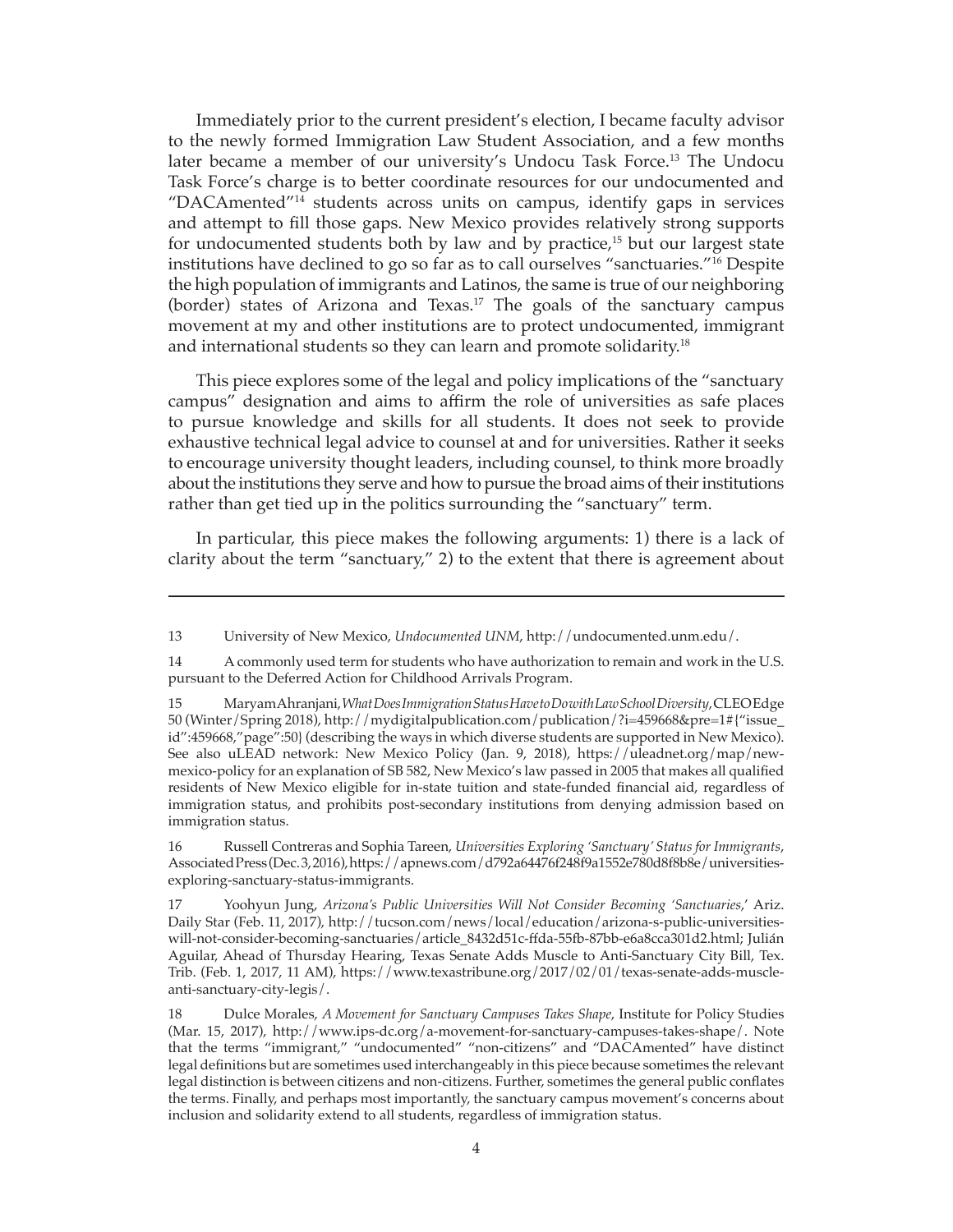the term, universities already are sanctuaries and efforts to affirmatively adopt the designation may undermine the reality, and 3) there are sometimes legitimate, persuasive political and policy reasons to pursue sanctuary policies but not the designation. Since anti-immigrant sentiment has always and will likely always exist, this piece argues that while the effort spent on the sanctuary campus movement has been useful in many ways, it is the policies created by the movement that matter most. The author concludes with policy recommendations that further the goals of inclusion and solidarity that drive the sanctuary campus movement.

#### **II. Background**

The term "sanctuary campus" first arose in response to President Trump's antiimmigrant campaign rhetoric, including his mantra, "Make America Great Again."19 During the campaign season, he promised to force Mexico to build a contiguous border with Mexico, referred to Mexicans as "rapists," and allowed neo-Nazis to support him.<sup>20</sup> Because of the campaign rhetoric, there was widespread concern about rescission of DACA,<sup>21</sup> the Obama-era executive order protecting individuals who were brought to the U.S. as children and who meet certain criteria. After the January 2017 executive orders on enhancements of border security<sup>22</sup> and foreign terrorist entry (also known as the "Muslim ban"), $^{23}$  campuses across the country began to prepare for aggressive enforcement of immigration law on college and university campuses. The term "sanctuary campus" arose as a way to demonstrate support for all immigrant students. The concern about rescission of DACA became a reality on September 5, 2017.<sup>24</sup>

Borrowed from earlier immigrants-rights movements, the term "sanctuary campus" evolves from the idea of churches<sup>25</sup> and cities as sanctuaries from federal law enforcement of immigration law.26 The idea of state agents – cities, towns and

21 Julianne Hing, *Fear and Fight in the Final Days of DACA*, Nation (Jan. 25, 2017), https:// www.thenation.com/article/fear-and-fight-in-the-final-days-of-deferred-action/.

22 Exec. Order No. 13769, 82 Fed. Reg. 8977 - 8982 (Jan. 25, 2017); White House, *Executive Order Protecting the Nation from Foreign Terrorist Entry into the United States* (rev. Mar. 6, 2017), https://www. whitehouse.gov/presidential-actions/executive-order-protecting-nation-foreign-terrorist-entryunited-states-2/.

23 *Id.*

25 Michael J. Davidson, *Sanctuary: A Modern Legal Anachronism*, 42 Cap. U. L. Rev. 583, 597-608 (2014).

26 Michael J. Davidson, *Sanctuary: A Modern Legal Anachronism*, 42 Cap. U. L. Rev. 583, 609-616 (2014). Rose Cuison Villazor, *What is a Sanctuary?*, 61 SMU L. Rev. 133, 154-156 (2008).

<sup>19</sup> Pamela Engel, *How Trump Came up with his slogan 'Make America Great Again,'* Bus. Insider (Jan. 18, 2017), http://www.businessinsider.com/trump-make-america-great-again-sloganhistory-2017-1.

<sup>20</sup> John Bowden, *Neo-Nazis Celebrate Trump 's---hole' comment: He's 'on the same page as us,'* Hill (Jan. 12, 2018, 4:53 PM), http://thehill.com/blogs/blog-briefing-room/news/368807-neo-naziscelebrate-trump-shithole-comment-hes-on-the-same-page; Melissa Ryan, *How the President and Neo-Nazis Work Hand in Hand,* Progressive (Jan. 31, 2018), http://progressive.org/magazine/trump-sarmy-how-the-president-and-neo-nazis-work-hand-in-ha/.

<sup>24</sup> U.S. Dept. of Homeland Security, *Memorandum on Rescission of Deferred Action for Childhood Arrivals*  (DACA) (Sept. 5, 2017), https://www.dhs.gov/news/2017/09/05/memorandum-rescission-daca.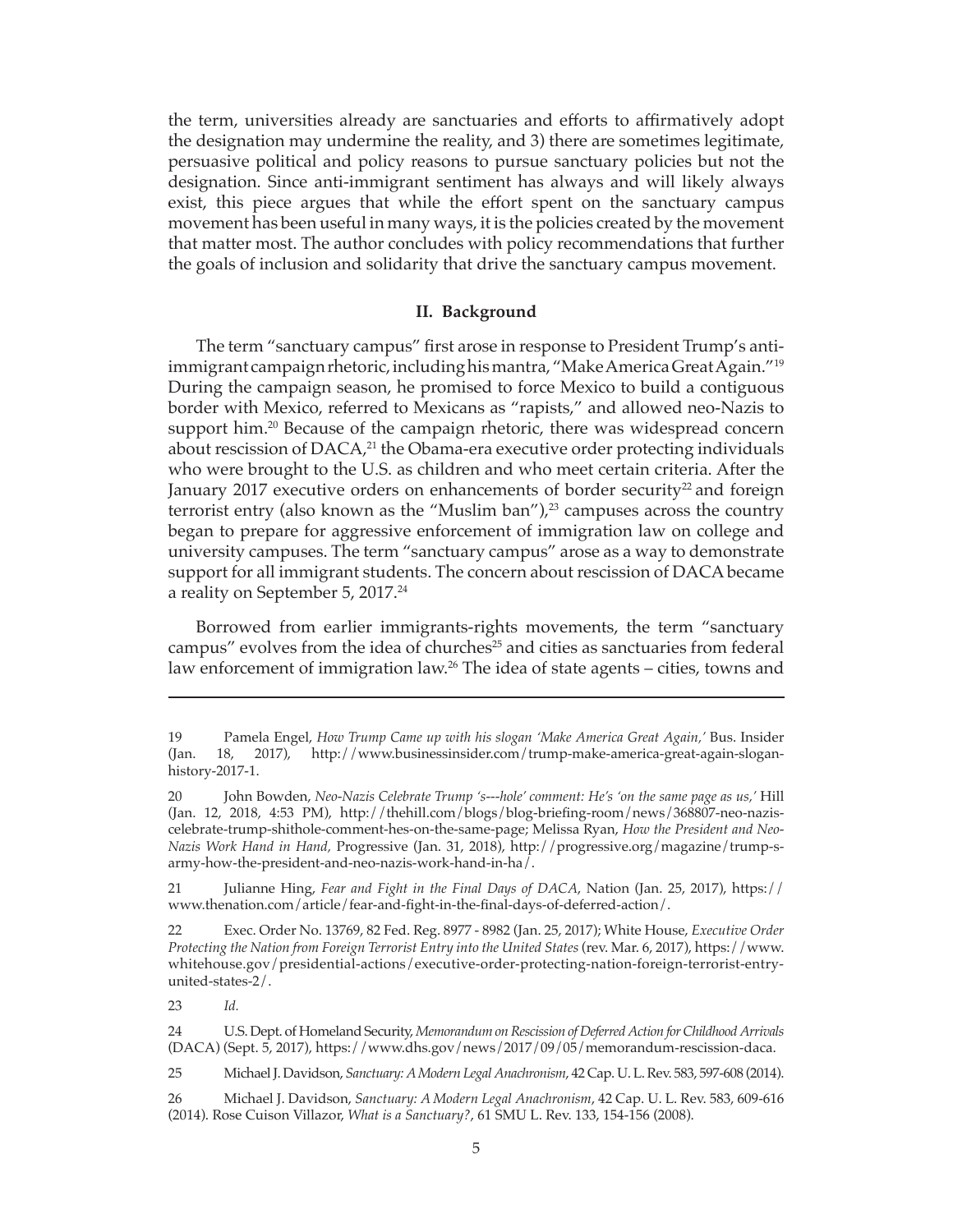other localities – declaring themselves as sanctuaries arose in the 1980s from the church sanctuary movements to protest federal immigration policies that denied asylum to refugees from Guatemala and El Salvador.<sup>27</sup> San Francisco passed a law in 1989 prohibiting local police from holding undocumented immigrants in custody if they do not face charges or don't have a record of violent felonies.<sup>28</sup>

As of the 2016 election, approximately 300 cities and counties across the country have various iterations of sanctuary city policies despite the threat of losing federal assistance.29 A number of cities have sued the U.S. Department of Justice for its efforts to punish them by withholding funds.<sup>30</sup> The Seventh Circuit Court of Appeals recently sided with Chicago by finding that the Justice Department may not withhold public safety grants from cities that limit cooperation with the current administration's immigration policy.<sup>31</sup> Litigation in other jurisdictions is pending.<sup>32</sup>

The relevance of the sanctuary cities movement to the topic of this piece is that this movement, while controversial, has arguably grown and seems to have influenced the birth of the sanctuary campus movement. For example, as public support for immigrants swells in his state and others, Governor Jerry Brown of California signed legislation in January 2018 declaring the entire state a sanctuary for undocumented immigrants, a move that Administration officials have condemned.33

Writing in the context of the sanctuary cities movement of 2007-2008 immediately preceding President Obama's election, Professor Rose Cuison Villazor made some interesting points regarding sanctuaries in the city context that are worth applying to higher education.<sup>34</sup> First, she points out, for better or for worse, that for some the term "sanctuary" is politically charged and evokes somewhat negative connotations, including condoning evasion of immigration laws and enforcement.<sup>35</sup> Use of a term that adds fuel to the fire of anti-immigrant sentiment seems counter-productive. Second, suggests that perhaps the more

27 Rose Cuison Villazor, *What is a Sanctuary?*, 61 SMU L. Rev. 133, 134-136 (2008).

28 http://sfgov.org/oceia/sanctuary-city-ordinance-0 (last visited January 30, 2018); Emily Deruy, *The Push for Sanctuary Campuses Prompts More Questions than Answers*, Atlantic (Nov. 22, 2016), https://www.theatlantic.com/education/archive/2016/11/the-push-for-sanctuary-campusesraises-more-questions-than-answers/508274/.

29 Richard Gonzales, *Mayor Rahm Emanuel: 'Chicago Always Will Be a Sanctuary City,'* npr (Nov. 14, 2016 at 7:57 PM EST), https://www.npr.org/sections/thetwo-way/2016/11/14/502066703/mayorrahm-emanuel-chicago-always-will-be-a-sanctuary-city.

30 Dan Levine, *Appeals Court Rules against U.S. on Funds for Sanctuary Cities*, Reuters (April 19, 2018), https://www.reuters.com/article/us-usa-immigration-ruling/appeals-court-rules-against-u-s-onfunds-for-sanctuary-cities-idUSKBN1HQ2WG.

31 *Id.* 

32 *Id.*

33 Jonathan Blitzer, *In Calling for Politicians' Arrest, An Ice Official Embraces His New Extremist Image*, New Yorker (Jan. 4, 2018), https://www.newyorker.com/news/news-desk/in-calling-forpoliticians-arrest-an-ice-official-embraces-his-new-extremist-image.

34 Rose Cuison Villazor, *What is a Sanctuary?*, 61 SMU L. Rev. 133, 154-156 (2008).

35 *See id.*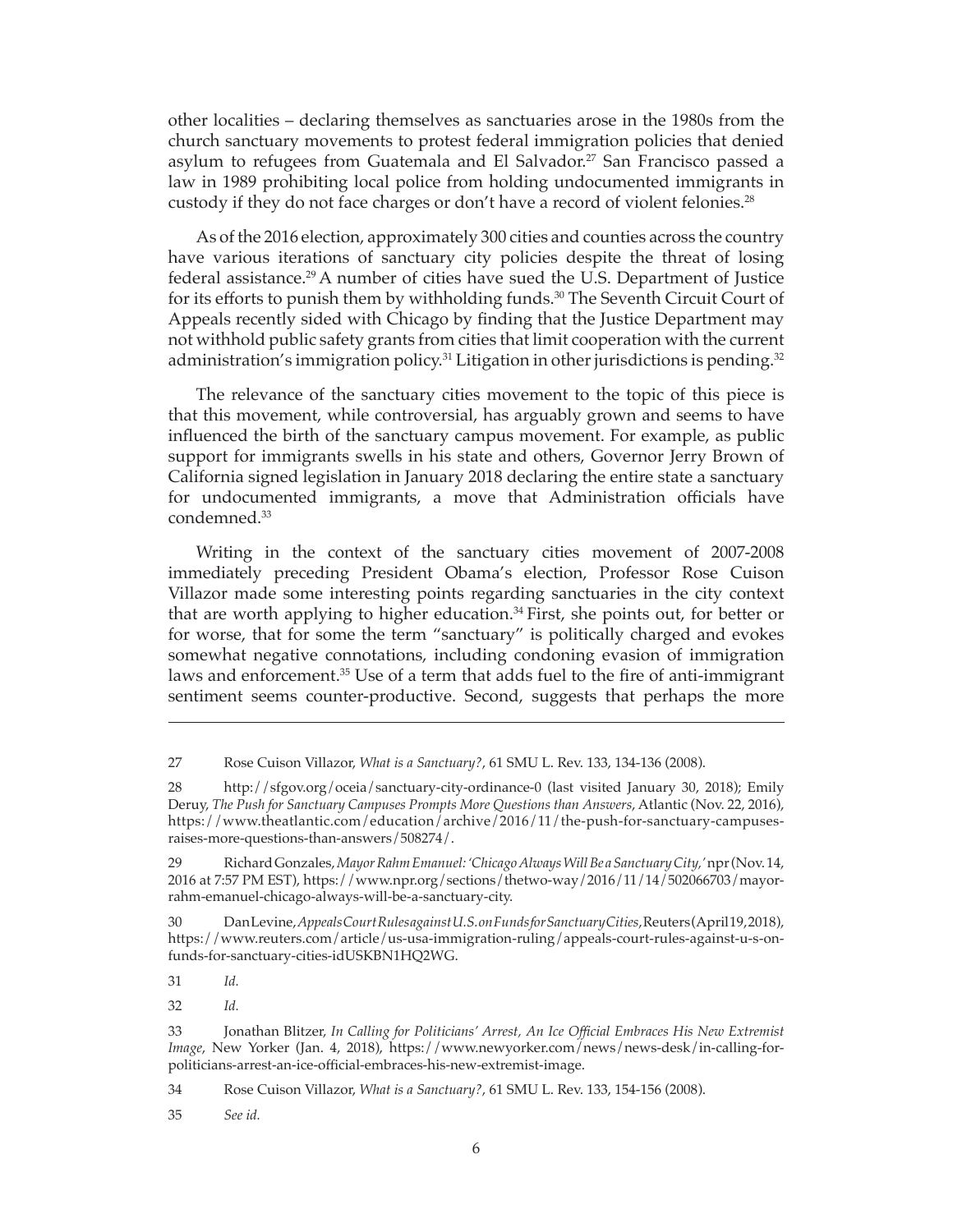important question than what is a sanctuary is why sanctuary, which, applied to our higher education space, shifts the focus to dealing with the lack of meaningful support felt by undocumented students.<sup>36</sup> Finally, she highlights the importance of distinguishing between the use of the term in the public versus private context since the law is usually different in the two.<sup>37</sup>

However, there is an important distinction between sanctuary cities and sanctuary universities. Sanctuary cities have police forces that could theoretically face off with immigration officers, or affirmatively refuse to enforce federal law, but institutions of higher education simply do not have that manpower, which leaves them more vulnerable to federal enforcement officers than cities.<sup>38</sup> However, it would be extremely difficult, logistically, fiscally and politically, for federal immigration officers to pursue the tens, if not hundreds of thousands of cases, of undocumented students on campus, not to mention the terrible optics for the administration that would result from enforcement efforts on campuses.

The third predecessor to the sanctuary campus movement is the precedent set by the Supreme Court in 1982 in Plyler v. Doe.<sup>39</sup> In Plyler, the Court held that states, should they choose to offer public education, may not deny students that basic privilege on the basis of immigration status. The Court differentiated between adults who made the decision to enter or stay in the United States without legal authorization and children who were brought to the country by an adult.<sup>40</sup> Writing for the majority, Justice Brennan points out that "by denying these children a basic education, we deny them the ability to live within the structure of our civic institutions, and foreclose any realistic possibility that they will contribute even in the smallest way to the progress of our Nation."41 Over 90% of students in the K-12 context attend public schools, and hundreds of thousands of them are undocumented, so the implications of the decision are far-reaching.<sup>42</sup>

Despite this longstanding precedent guaranteeing access to public education for undocumented students, K-12 students—both undocumented and those with legal authorization –face hardships and discrimination on the basis of immigration

39 457 U.S. 202 (1982).

40 *Id.* (explaining that "legislation directing the onus of a parent's misconduct against his children does not comport with fundamental conceptions of justice").

41 Id. at 209.

42 Jack Jennings, *Proportion of U.S. Students in Private Schools is 10 Percent and Declining*, Huffington Post (Dec. 6, 2017), https://www.huffingtonpost.com/jack-jennings/proportion-ofus-students\_b\_2950948.html; The Education Trust-West, *Undocumented Students in California: What You Should Know* (Apr. 2017), https://29v0kg31gs803wndhe1sj1hd-wpengine.netdna-ssl.com/wpcontent/uploads/sites/3/2015/11/ETW\_CA-Undocumented-Students-What-You-Need-to-Know-FINAL-April-2017.pdf (explaining that 250,000 undocumented young people ages 3-17 are enrolled in California schools).

<sup>36</sup> *See id.*

<sup>37</sup> *See id.*

<sup>38</sup> Emily Deruy, *The Push for Sanctuary Campuses Prompts More Questions than Answers*, Atlantic (Nov. 22, 2016) (explaining concerns by some college presidents).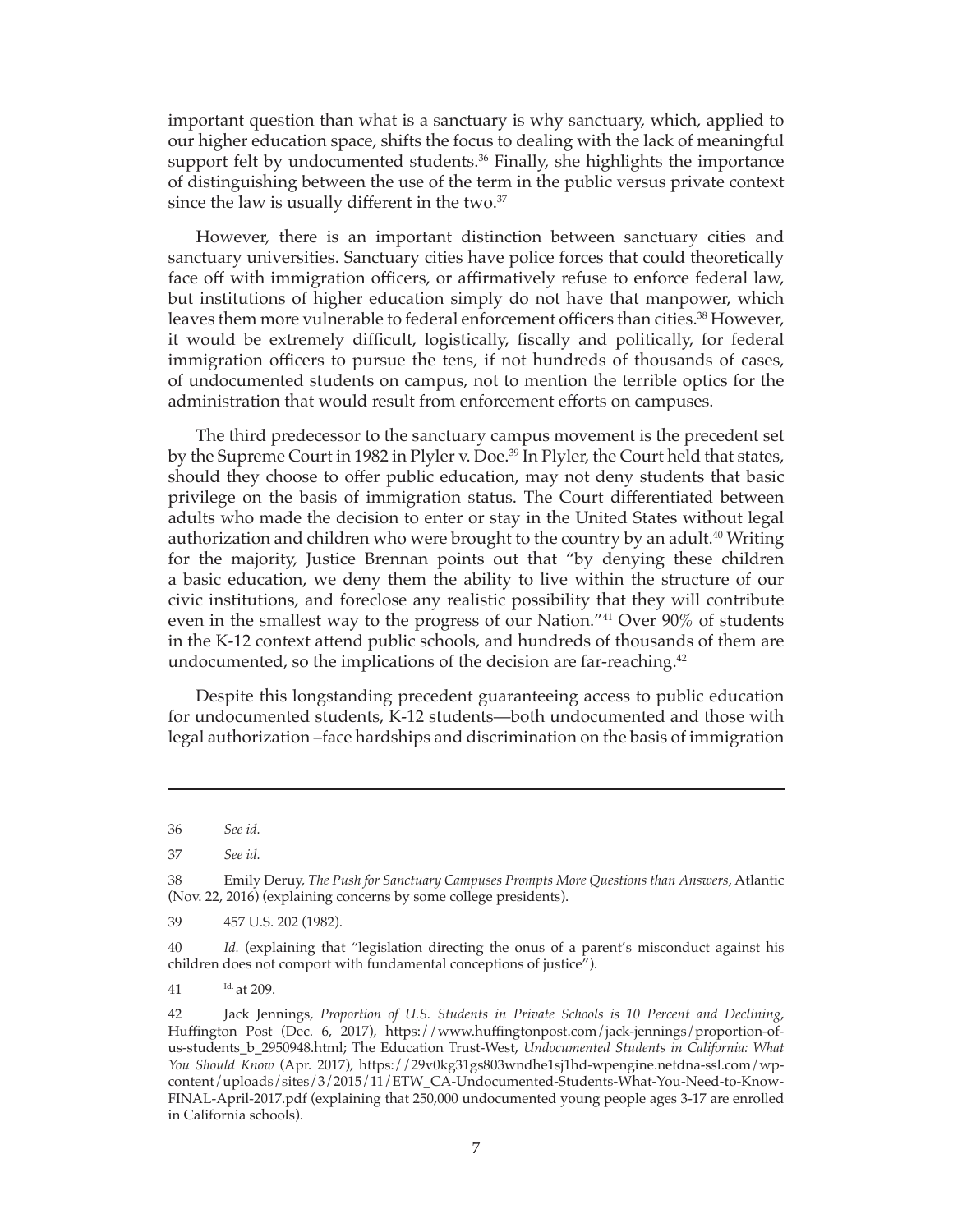status.<sup>43</sup> Each fall when school begins, there are reports of students being denied access to public schools when they are unable to produce a social security number or other proof of residency.<sup>44</sup> Notwithstanding clear legal precedent in favor of undocumented K-12 students, some districts recently have chosen to adopt the "sanctuary" designation to show solidarity and support because the right to attend is just one barrier.<sup>45</sup>

Given resistance to or at least ignorance of longstanding Supreme Court precedent, it should come as no surprise, then, that there is resistance to the idea of undocumented students being protected in the higher education realm. However, arguably, the same logic applied in *Plyler* applies in the higher education context. That is, failing to provide education to undocumented students will only make their lives harder and will mean they have less opportunity to contribute to society. This idea of equal opportunity motivates the sanctuary movement.

#### **III. Analysis**

Understanding the history of the movement leads to the question of whether the designation is necessary to achieve the goals of the movement. This section argues there is no need to affirmatively designate universities as sanctuaries because 1) there is a lack of clarity about the term, 2) even applying the most sweeping definition of the term, unlike cities, universities already are de facto and de jure sanctuaries, and 3) there are sometimes legitimate, persuasive political and policy reasons to pursue policies and programs that underlie the sanctuary campus designation without adopting the title.

#### *A. The Term "Sanctuary" Lacks Universal Meaning*

What does "sanctuary" mean? The answer depends on the respondent and her pre-existing experience with the term. Scholars have documented the sanctuary church and city movements quite effectively, so this piece focuses on the prior movements only to the extent necessary to distinguish the sanctuary campus movement.46 This section explains how the use of a term that may have different meanings within those prior movements leads to a lack of clarity in the higher education context.

<sup>43</sup> Eric T. Schneiderman, *Immigrant Children Have a Right to a Good Education*, Educ. Week (Mar. 11, 2016), https://www.edweek.org/ew/articles/2016/03/16/immigrant-children-have-a-rightto-a.html (explaining investigations into dozens of school districts across New York who denied immigrant children access to public schools).

<sup>44</sup> *See id.*

<sup>45</sup> District of Columbia Public Schools, *Keeping DC Schools Safe for All Families and Students* (Mar. 10, 2017), https://dcps.dc.gov/release/dcps/keeping-dc-schools-safe-all-families-and-students-0; Ray Sanchez, *US Public Schools Take Steps to Protect Undocumented Students*, cnn (Feb. 24, 2017, 4:45 PM), https://www.cnn.com/2017/02/23/us/public-schools-immigration-crackdown/index.html.

<sup>46</sup> Laura Jarrett & Tal Kopan, *Federal Judge Again Blocks Trump from Punishing Sanctuary Cities*, cnn (Sept. 15, 2017), https://www.cnn.com/2017/09/15/politics/chicago-lawsuit-trump-sanctuarycities-jag-funds/index.html.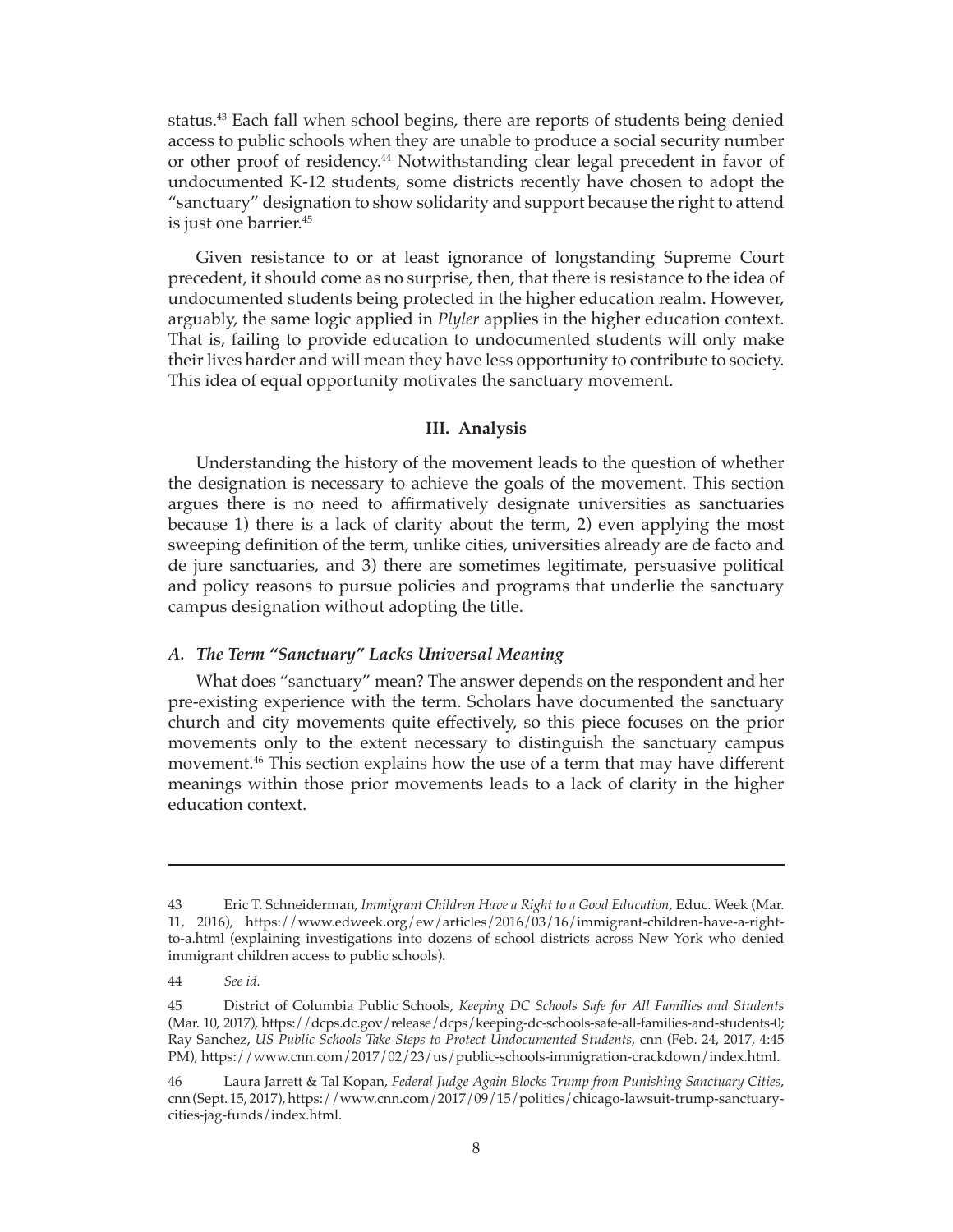In an attempt to understand the actual scope of the movement, I decided to create a comprehensive database. My assiduous research assistant began with Xavier Maciel and Aparna Parikh's interactive map of universities and colleges that declared themselves to be sanctuary campuses, were petitioned to become sanctuary campuses, or denied requests to become sanctuary campuses.<sup>47</sup> That map became the basis of a more current, detailed and extensive database including the names of 204 schools, a link to and summary of each school's most recent policy statements, description of whether schools offered in-state tuition to undocumented students, and whether the schools were in red or blue states.<sup>48</sup>

Our research concludes that only twenty schools have made an official declaration as a sanctuary campus.<sup>49</sup> The majority  $(17)$  are located in Democratic states and a slim majority  $(11)$  are public.<sup>50</sup> Many otherwise reiterated a commitment to serving undocumented students by publicly offering statements of support (and even "unequivocal support"), declaring themselves "safe campuses," and issuing statements of solidarity.<sup>51</sup> However, even if schools were not willing to adopt the sanctuary term, most of the 204 were willing to affirm general support and/ or implement at least some of the policies requested in the sanctuary petitions, such as not using campus police to inquire about immigration status or enforce immigration laws.<sup>52</sup> It was difficult to ascertain whether pledged support and resources are new or preexisting.

Nine of the twenty sanctuary schools are private and eleven are public.<sup>53</sup> Almost all of the private schools are small and well-endowed.<sup>54</sup> Of the eleven public schools, ten are in California or Oregon, states that wholeheartedly embrace immigrant and undocumented students, as demonstrated through strong legislation and/or sympathetic political environments.<sup>55</sup>

One of the first universities to adopt the identity is Wesleyan University (population 3,200), which publicly declared that it would not willingly assist with government efforts to deport students, faculty and staff who are undocumented.<sup>56</sup> Wesleyan's embrace reflects the finding that nearly 90% of private schools to adopt

53 Database on file with author.

54 One school is large (25,000) and one school's endowment is under \$10 million. Database on file with author.

55 American Association of University *Professors, Sanctuary Campus Movement* (Aug. 11, 2017), https://www.aaup.org/issues/sanctuary-campus-movement; *Gutmann Declares 'Sanctuary,'* Pa. Gazette, Jan/Feb 2017, at 16.

56 Emily Deruy, *The Push for Sanctuary Campuses Prompts More Questions than Answers*, Atlantic (Nov. 22, 2016), https://www.theatlantic.com/education/archive/2016/11/the-push-for-sanctuarycampuses-raises-more-questions-than-answers/508274/.

<sup>47</sup> César Cuauhtémoc García Hernández, *supra* note 11.

<sup>48</sup> Database on file with author.

<sup>49</sup> Database on file with author.

<sup>50</sup> Database on file with author.

<sup>51</sup> Database on file with author.

<sup>52</sup> Database on file with author.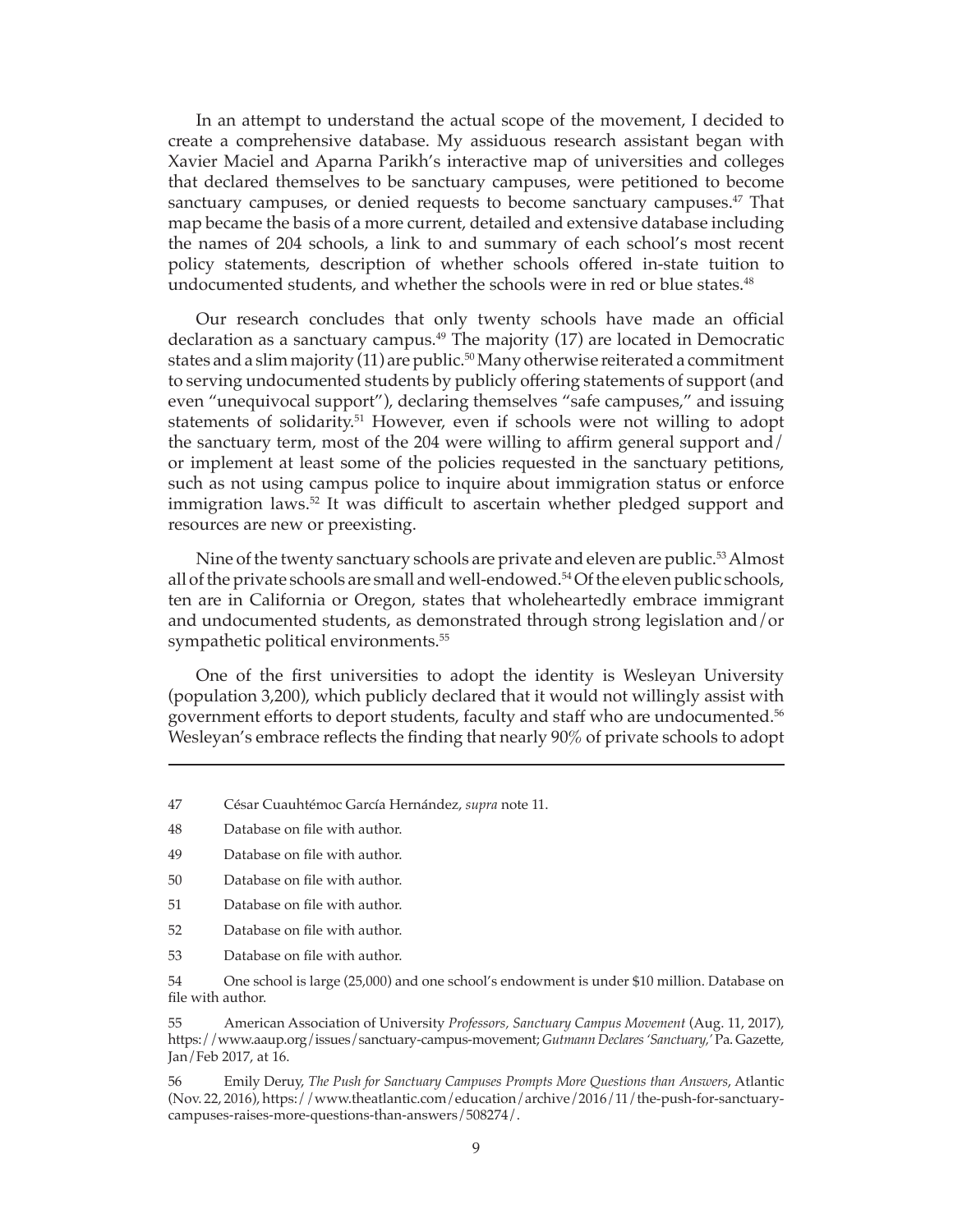the designation are small (under 5,000) and with endowments ranging between \$137 million and \$12 billion dollars.<sup>57</sup> Small and well-endowed means the decision to declare sanctuary is low-risk. For well-endowed, small private schools with tiny undocumented populations, adopting the designation does not carry the same risks as it does for public entities dependent on state funds appropriated by often hostile state legislatures.

With a population of 25,000, the University of Pennsylvania is the largest of the private schools to adopt sanctuary campus.<sup>58</sup> President Amy Gutmann came out early in the movement to demonstrate unflagging support for undocumented students when she sent an email to the campus community with the following message: "Penn is and has always been a "sanctuary" – a safe place for our students to live and to learn. We assure you that we will continue in all of our efforts to protect and support our community including our undocumented students."<sup>59</sup> The UPenn reflects the finding that supportive declarations may simply be reiterations of existing university and city/state policies. $60$ 

It has been more difficult for state higher education institutions, particularly those in states without pre-existing laws protecting undocumented students like California $61$  and Oregon $62$  and less-wealthy private colleges to declare themselves as sanctuaries.<sup>63</sup> In the absence of a federal DREAM Act to protect undocumented students' access to higher education, $64$  over the 17 years since the first attempt at passage of a federal statute, 21 states (over  $40\%$ ) have moved to offer in-state tuition to students who are undocumented.<sup>65</sup> These so-called "baby DREAM Acts" typically allow in-state tuition for students who achieved a high school diploma or GED from an in-state high school and who pledge to apply for legal status as soon as eligible.<sup>66</sup> The number of states providing protections has steadily increased,

57 Database on file with author.

58 Database on file with author.

59 Cassie Owens, *Amy Gutmann: Penn is a Sanctuary Campus and We'll Protect Undocumented Students*, Billy Penn (Nov. 30, 2016, 2:30 PM), https://billypenn.com/2016/11/30/amy-gutmannpenn-is-a-sanctuary-campus-and-well-protect-undocumented-students/.

60 *Id. See also* database on file with author.

61 University of California, *Undocumented Student Resources: California State Legislation*, http:// undoc.universityofcalifornia.edu/legislation-basics.html.

62 Oregon State University, *DACA and Undocumented Student FAQs*, http://leadership.oregonstate. edu/executive/deferred-action-childhood-arrivals-daca-and-undocumented-student-faqs.

63 Jeff Charis-Carlson, *Most Iowa Campuses Stop Short of Declaring 'Sanctuary' Status*, Iowa City Press-Citizen (Jan. 30, 2017, 2:58 PM), http://www.press-citizen.com/story/news/education/ college/2016/12/09/some-iowa-campuses-stop-short-declaring-sanctuary-status/95134322/.

64 Yamiche Alcindor and *Sheryl Gay Stolberg, After 16 Futile Years, Congress Will Try Again to Legalize 'Dreamers,'* N.Y. Times (Sept. 15, 2017), https://www.nytimes.com/2017/09/05/us/ politics/dream-act-daca-trump-congress-dreamers.html.

65 Diana Ali, *In-State Tuition for Undocumented Students: 2017 State-Level Analysis*, NASPA.org (July 21, 2017), https://www.naspa.org/rpi/posts/in-state-tuition-for-undocumented-students-2017-statelevel-analysis.

66 Nat'l Conf. of State Legislatures, *Tuition Benefits for Immigrants*, (Jul. 15, 2015), http://www.ncsl.org/ research/immigration/tuition-benefits-for-immigrants.aspx.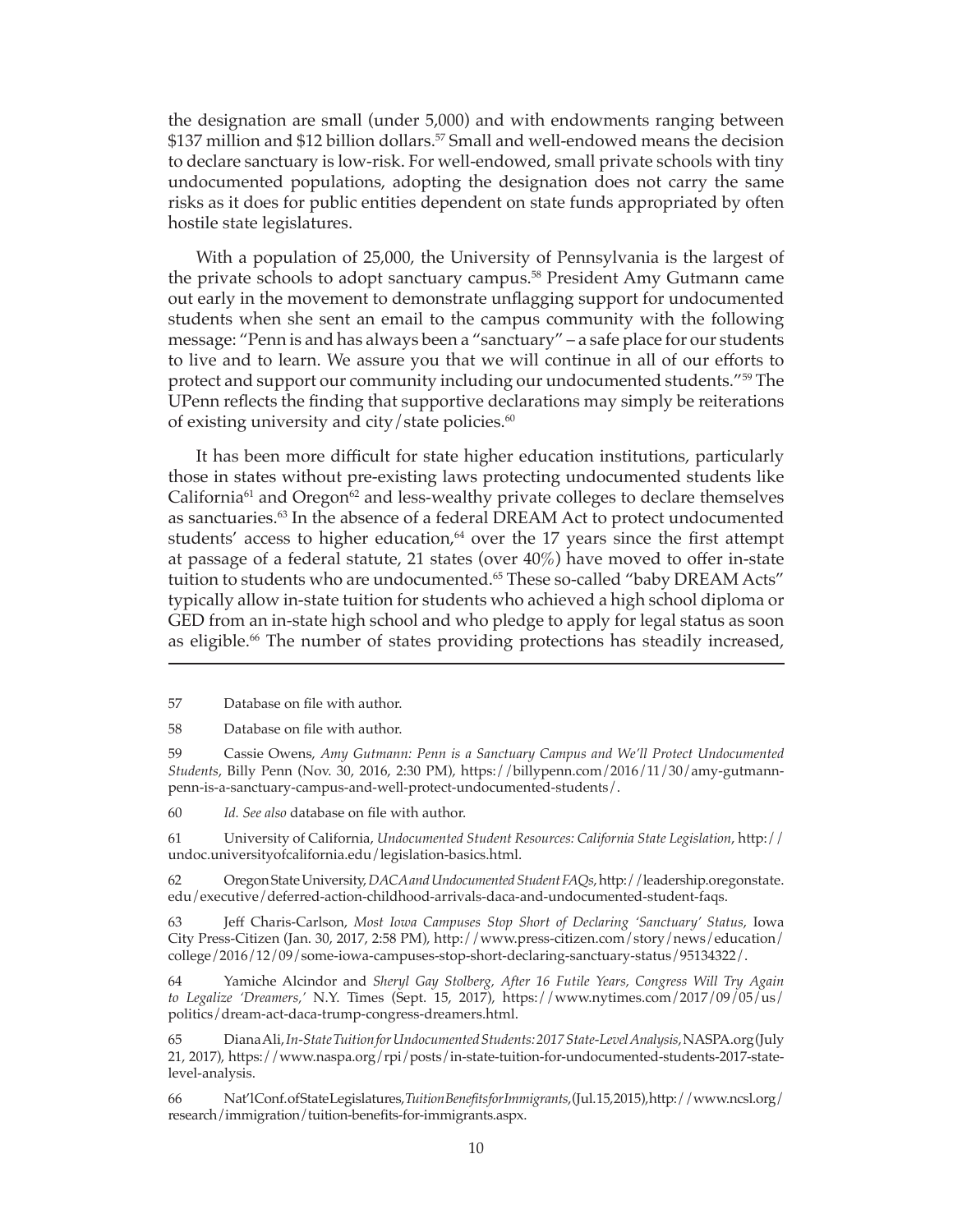reflecting the idea that universities have both remained consistent and adapted to fit the needs of society.<sup>67</sup>

It is worth noting that while some argue that the vast majority of Americans are in support of undocumented students,<sup>68</sup> which means, in theory, that state legislatures would be in support of the sanctuary designation, in fact, a number of state institutions have indicated hesitation at best and strong resistance at worst.<sup>69</sup> After students in Arkansas, Georgia and Texas called for their campuses to declare themselves as sanctuaries, Republican legislators threatened to cut off funding.<sup>70</sup> Even institutions in states that provide in-state tuition and other protections for undocumented students have indicated concerns about overtly adopting "sanctuary" status. $71$ 

So, what exactly does a declaration of "sanctuary" actually mean? The term can signify many things, from affirmatively providing legal help for undocumented students to financial assistance to simply not allowing Immigration and Customs Enforcement agents on campus without a warrant.<sup>72</sup> Proposed policies include a range of actions, including:

- Not allowing Immigration and Customs Enforcement Officers (ICE) and Customs and Border Patrol (CBP) officers onto campus without a warrant,
- The refusal of campus police to enforce immigration law,
- Not sharing student immigration status with ICE/CBP,<sup>73</sup>
- Refusing to use E-Verify,
- Not gathering information on immigration or citizenship status,
- Providing tuition support, including in-state tuition rates at public universities to students with DACA status,

<sup>67</sup> David Watson, *What is a University For?*, Guardian (Jan. 14, 2002, 8:34 AM), https://www. theguardian.com/education/2002/jan/15/highereducation.news.

<sup>68</sup> Adriana Gomez Licon and Emily Swanson, *Majority of Americans Support Dreamers Staying in the US, poll says*, Christian Sci. Monitor (Oct. 11, 2017), https://www.csmonitor.com/USA/ Politics/2017/1011/Majority-of-Americans-support-Dreamers-staying-in-the-US-poll-says.

<sup>69</sup> *Controversy over 'sanctuary campuses is misleading, legal analysts say*, PBS NewsHour (Dec. 17, 2016, 2:22 PM), https://www.pbs.org/newshour/nation/sanctuary-campus-controversial.

<sup>70</sup> *Id.* 

<sup>71</sup> Justin Cox, *New Mexico State University's President Says Campus Will Not Become a Sanctuary Campus*, krqe (Dec. 3, 2016), http://krqe.com/2016/12/03/new-mexico-state-universitys-presidentsays-campus-will-not-become-sanctuary-campus/.

<sup>72</sup> Ashley Cleek, *Weighing the Risks of a 'Sanctuary' Campus*, Pub. Radio Int'l (Feb. 16, 2017, 5:00 PM EST), https://www.pri.org/stories/2017-02-16/weighing-risks-sanctuary-campus.

<sup>73</sup> Except that with regard to students on F, J and M visas, in accepting SEVIS certification, the institution has agreed to share with DHS certain information and also to ICE/SEVP campus visits with regard to students comprised within the SEVIS system. 8 C.F.R. § 214.3(g), https://www.uscis. gov/ilink/docView/SLB/HTML/SLB/0-0-0-1/0-0-0-11261/0-0-0-17197/0-0-0-20666.html.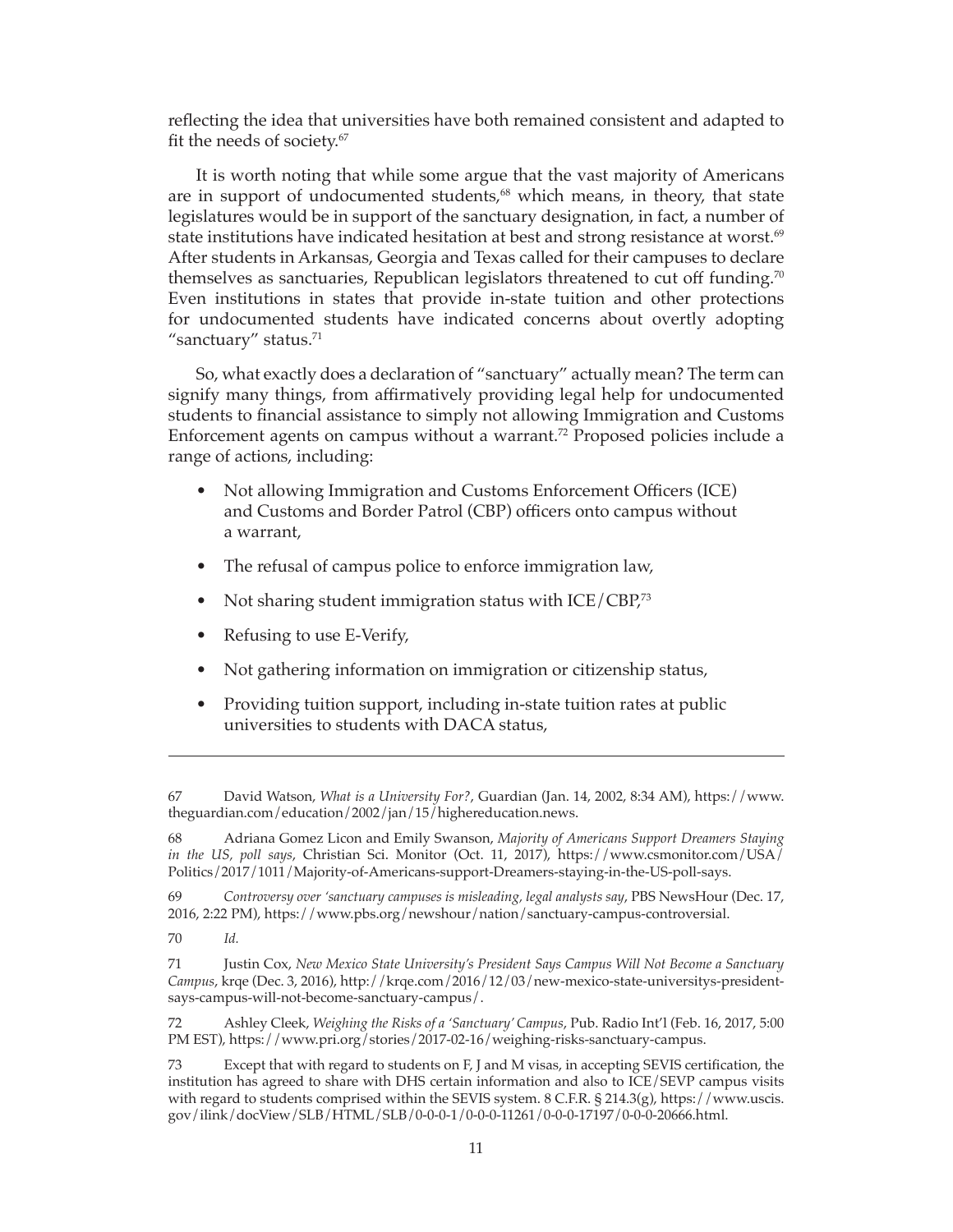- Publicly supporting the DACA program,
- Providing distance-learning options for deported students to complete their degrees,
- Enforcing policies with all college or university staff and all contractors and subcontractors and their employees working on property owned or controlled by the college or university, and/or
- Providing confidential legal support to students with immigration law questions and issues.<sup>74</sup>

An institution that adopts all these elements may be at risk of local and national political pressure, as well as challenges by its state legislature, the Departments of Justice, Homeland Security, Education, and the National Institutes of Health (which provide funding to institutions that follow applicable federal laws), and others.75 On the least inclusive end, an institution that adopts the term but merely says it will not allow ICE officials onto campus without a valid judicial warrant really is not saying much not already required by law. All institutions should require valid judicial warrants from law enforcement officers for any students before complying with law enforcement requests or risk facing legal by students.76 For example, a student whose class schedule is released to an Immigration and Customs Enforcement official and whose person and backpack is subsequently searched and items therein seized may be able to raise FERPA and Fourth Amendment claims if the official did not have a valid judicial warrant.<sup>77</sup>

Critics have argued that the lack of shared meaning is a threshold problem with sanctuary designation.<sup>78</sup> Others have said that there is a baseline understanding that the term sends a message of solidarity and inclusion.<sup>79</sup> While the author echoes the first concern, regardless of one's response to the lack of semantic clarity, this paper argues that universities already are sanctuaries and that the goals of

<sup>74</sup> Immigration Response Initiative at Harvard Law School and Cosecha Movement, *Sanctuary Campus Frequently Asked Questions* 32, https://today.law.harvard.edu/wp-content/ uploads/2017/02/Sanctuary-Campus-Toolkit.pdf (providing a wealth of data and resources related to support for undocumented students).

<sup>75</sup> *Supra* note 72.

<sup>76</sup> Charis-Carlson, supra note 63, noting exception regarding students covered by the SEVIS system.

<sup>77</sup> See U.S. Department of Education, https://www2.ed.gov/policy/gen/guid/fpco/ferpa/ index.html; U.S. Const. amend. IV. The Family Educational Rights and Privacy Act (FERPA) protects the privacy of student education records. Generally, if a student is over 18, an institution must seek the student's permission prior to releasing an education record such as a class schedule. Further, the fourth amendment prohibits warrantless searches and seizures unless a specific exception applies.

<sup>78</sup> *Michael Olivas, Sanctuary Campuses Won't Provide Real Sanctuary for Immigrant Students*, Inside Higher Educ. (Nov. 29, 2016, 3:00 AM), https://www.insidehighered.com/views/2016/11/29/ sanctuary-campuses-wont-provide-real-sanctuary-immigrant-students-essay.

<sup>79</sup> American Council on Education, *Immigration Post-Election Q & A: DACA Students, "Sanctuary Campuses," and Institutional or Community Assistance* (Dec. 2, 2016), www.acenet.edu. *See also*, UNM Sanctuary Campus, http://www.unmsanctuarycampus.org/ (stating that the faculty working group "stands in solidarity with undocumented students and community members by pushing to make UNM a Sanctuary Campus").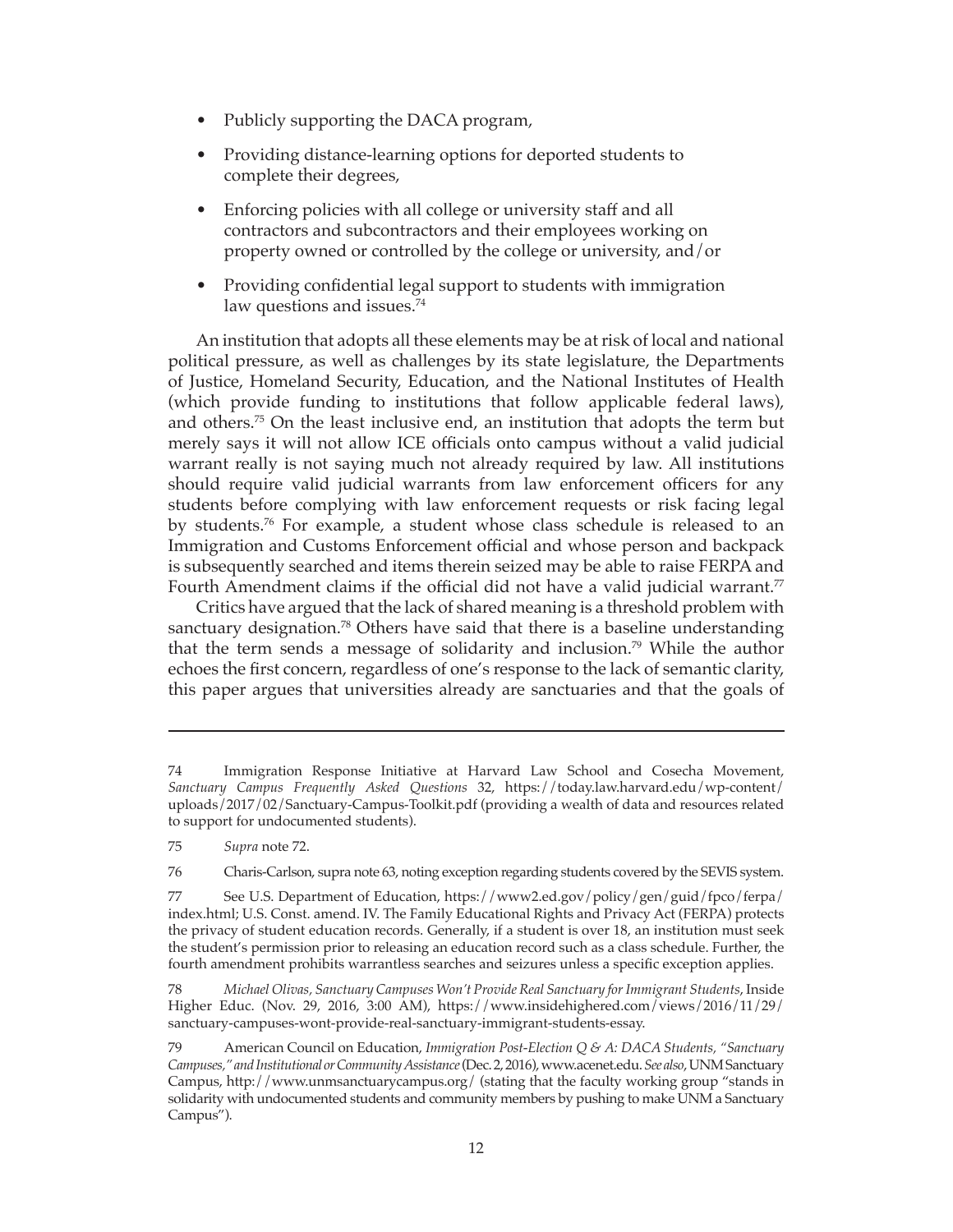sanctuary movement in some contexts may be better served by focusing on actual programs and services for students.80

The brief background section introduced the history of, reasons for, and goals of the sanctuary campus movement in higher education. While the fuzziness of the term is a threshold problem, this section continues by proposing that 1) as a matter of law, policy, and public opinion, universities already are sanctuaries, and 2) for *some* institutions,<sup>81</sup> the goals may be achieved without the designation and, relatedly, that the designation means nothing if policies and programs to support the goals are not in place.

The overarching tension in the debate over sanctuary designation is how to provide a safe, supportive environment for *all* students, especially immigrant students, while complying with the law. Legal concerns include, *inter alia*, compliance with due process, equal protection, first amendment, HIPAA, and FERPA rights on the one hand and threats to loss of funding and/or political ostracism for perceived non-compliance with federal immigration law.<sup>82</sup> The next section more directly addresses legal issues related to the designation and concludes that the on the whole, individual rights of undocumented students outweigh concerns about non-compliance.

#### *B. Universities Already Are Sanctuaries*

In addition to concerns over the actual meaning, if any, of the sanctuary designation,<sup>83</sup> there are other reasons the designation may undermine the goals of the movement. This section explains how, because of their historic role, treatment in fact and by law, universities already are sanctuaries. Therefore, all students – regardless of citizenship—do and should enjoy protection.

## *1. The Role of the University in American Society*

Since its inception in medieval Europe, the modern university system has been dedicated to discourse and learning free from restraints present in other societal contexts.84 The word "university" derives from the Latin universitas magistrorum et scholarium, which roughly translates to "community of teachers and scholars."85

<sup>80</sup> Charis-Carlson, *supra* note 63 (quoting University of Iowa President Bruce Harreld as saying "What I'm really worried about is if we put a label across it that doesn't mean anything, we actually as an institution…might actually start relaxing the things we're doing to really help individually.").

<sup>81</sup> *See id.*

<sup>82</sup> Immigration and Naturalization Act Sec. 274. [8 U.S.C. § 1324] (Harboring Certain Alien and General Compliance).

<sup>83</sup> Hannah Natanson, *Faust Says Harvard Will Not be a 'Sanctuary' Campus*, Harvard Crimson (Dec. 7, 2016), https://www.thecrimson.com/article/2016/12/7/faust-sanctuary-campus-policy/ (describing the Harvard University's decision to deny the label because "it had no legal significance [and] could actually further endanger undocumented students.").

<sup>84</sup> Christopher Z. Mooney, *The Vital Role of Scholarship in Public Discourse*, Chron. Higher Ed. (Dec. 3, 2017), https://www.chronicle.com/article/The-Vital-Role-of-Scholarship/241956 (describing the critical role of American academics producing independent scholarship, particularly in an era of "fake news").

<sup>85</sup> A History of the University in Europe: Vol. 1 8 (Walter Rüegg, ed., 1992).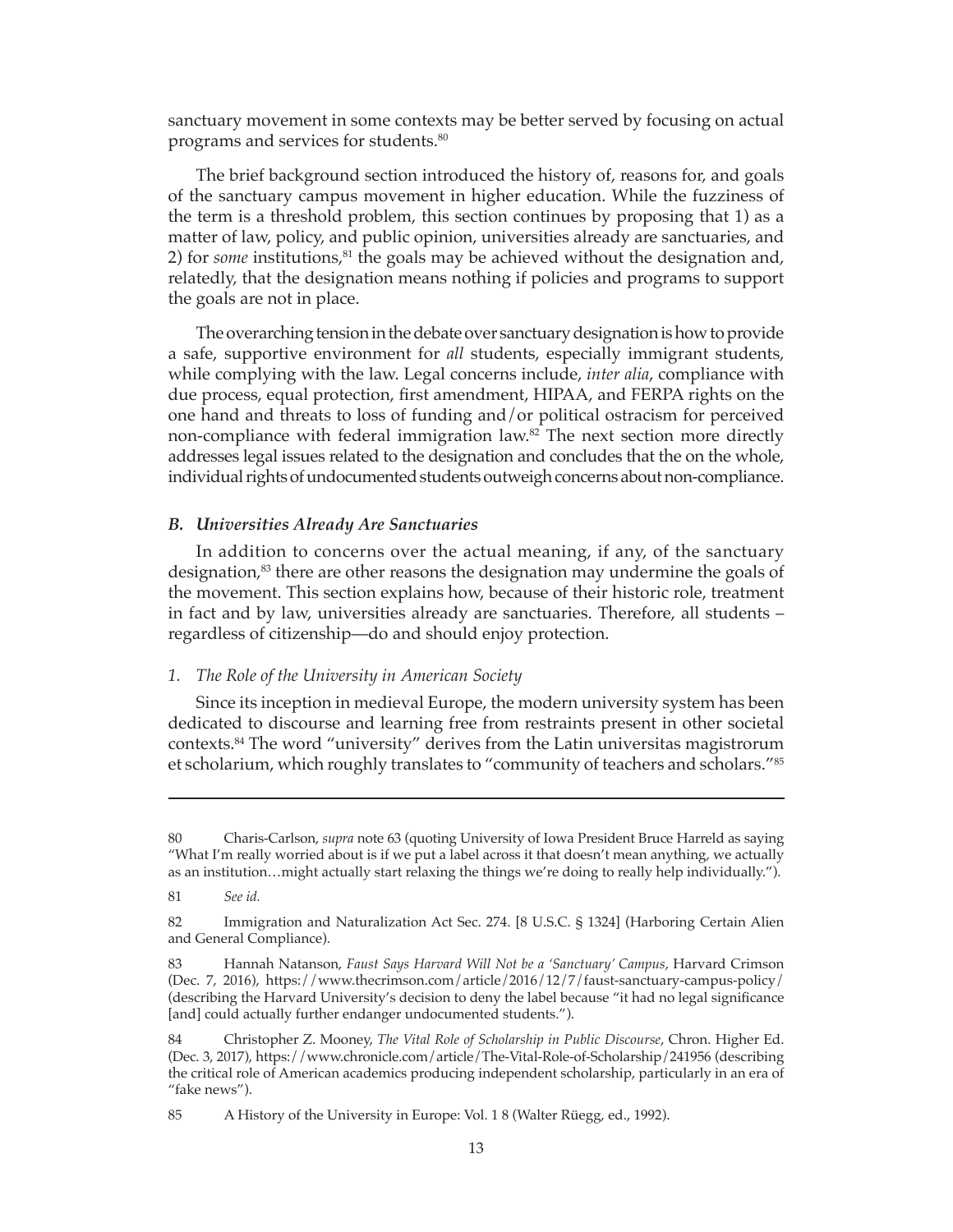Although it has evolved and will continue to evolve, the idea of community is perhaps the single defining characteristic of universities since their inception nine hundred years ago.

In the American context, universities have enjoyed a special status for over three centuries. They have educated clergy and private citizens, served as tools to learn about and address societal needs and problems, provided opportunities to promote upward social mobility, and have served as havens for all manner of debate regarding societal issues.<sup>86</sup>

For as long as universities have existed, however, they have been criticized.<sup>87</sup> Some of the critiques include that universities are elitist, graduation rates are low, they are expensive, they are too market-driven, they are not market-driven enough, quality controls vary greatly, faculty selection and review processes are flawed, they perpetuate social status, they are unable to keep up with rapidly changing technology.<sup>88</sup>

Notwithstanding their shortcomings, they occupy a unique and protected place in American society that are unmatched by any other societal institution and largely unmatched by any other nation.<sup>89</sup> They have advanced social reform, promoted science and technology, and inculcated valuable skills for citizenship and leadership.<sup>90</sup> Because of that unique space, universities already offer protections and stand as "sanctuaries" to protect the "marketplace of ideas."91 Understanding this history helps frame the redundancy of calling universities "sanctuaries."

#### *2. Universities as De Facto Sanctuaries*

In terms of universities as de facto sanctuaries or places or refuge, picture in your mind any university or college with which you are familiar. Consider its physical characteristics, including its location, appearance, and subtly or actually somewhat inaccessible by outsiders. More than likely, the institution is physically quite beautiful, well-kept, and safe. American higher education institutions are systems whose "structure, formal rules, and powerful traditions have evolved over three centuries"92 but who share an "ambience of intimacy and leisured

90 *Id.*

<sup>86</sup> Michael Roth, *What Is a University For?* Wall Street J. (Mar. 4, 2016 at 5:21 PM EST), https:// www.wsj.com/articles/what-is-a-university-for-1457130080.

<sup>87</sup> Christopher J. Lucas, American Higher Education xi-xxi (1994).

<sup>88</sup> Arthur M. Cohen, The Shaping of American Higher Education 1 (1998).

<sup>89</sup> Roger L. Geiger, The History of American Higher Education x (2015) (explaining that the four unique aspects of American higher education include: 1) all members of society, not just the elite, are welcome 2) applied and practical studies are available both to undergraduates and graduate students, 3) public and private institutions provide market-based, mass higher education that responds to student demands, and 4) high-quality teaching and scholarship has led to a "worldleading status for American science."

<sup>91</sup> Clay Calvert, *Where the Right Went Wrong in Southworth: Underestimating the Power of the Marketplace*, 53 Me. L. Rev. 53 (2001). *But see James F. Shekleton, Strangers at the Gate: Academic Autonomy, Civil Rights, Civil Liberties, and Unfinished Tasks* 26 J.C. & U.L. 875 (2010) (explaining how in recent decades, there has been an increase in regulations affecting university campuses).

<sup>92</sup> Geiger, *supra* note 89, at 539.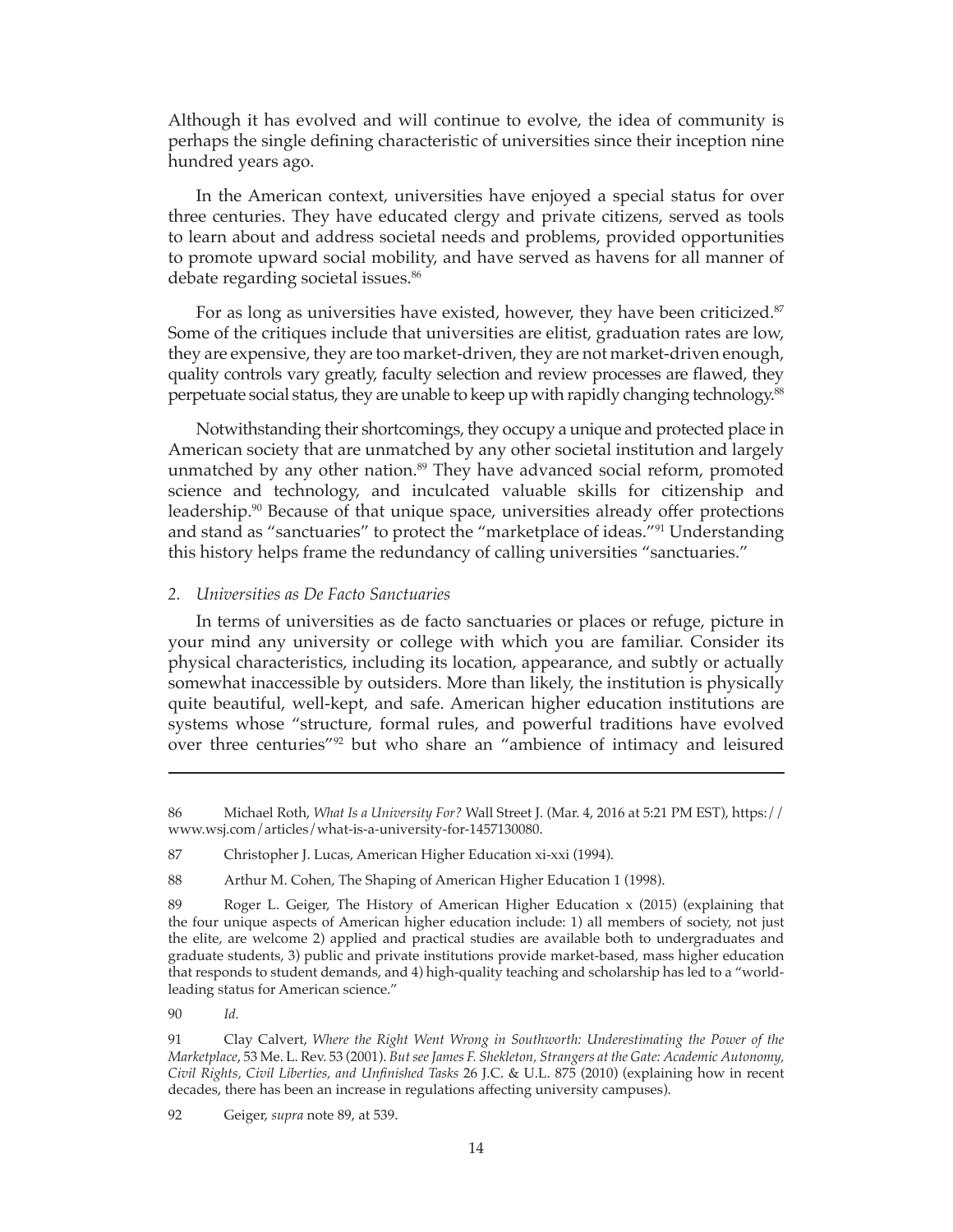contemplation."93 When crimes happen on campuses, people seem shocked and outraged, as if they are immune from social realities.<sup>94</sup> In terms of public perceptions of universities, scholars point out that college attendance has both an "economic and iconic status" in our society.95

#### *3. Universities as De Jure Sanctuaries*

With regard to the preexisting status of universities as de jure sanctuaries, from the founding of the University of Paris in the 12th century, the institution has been recognized by church and political leaders as one requiring and deserving special legal protection.<sup>96</sup> Henry Dunster, Harvard's first president, solidified the governance of the college, the first established in the United States, by obtaining charter of incorporation from the General Court.<sup>97</sup> Over time, higher education institutions have become regulated by a web of public and private control.<sup>98</sup>

Notwithstanding the fact that recent social movements have brought increased regulation to universities,<sup>99</sup> the law treats university students with special care.<sup>100</sup> From campus safety and security reporting<sup>101</sup> to sex discrimination<sup>102</sup> to free speech<sup>103</sup> to disability rights<sup>104</sup> to equal protection and diversity<sup>105</sup> to student health privacy and records protection,<sup>106</sup> courts and legislatures have considered

93 Lucas, *supra* note 87, at 289.

94 Aimee Lee Ball, *Staying Safe on Campus*, NY Times (July 20, 2012), https://www.nytimes. com/2012/07/20/education/edlife/students-fear-venturing-out-alone-at-night-on-campus.html.

95 Geiger, *supra* note 89, at ix.

96 Geiger, *supra* note 89, at xiv (describing how medieval universities were "given separate legal incorporation by Popes or monarchs and accorded the right to confer degrees").

97 Geiger, *supra* note 89, at 4.

98 Cohen, *supra* note 88, at 39.

99 James F. Shekleton, *Strangers at the Gate: Academic Autonomy, Civil Rights, Civil Liberties, and Unfinished Tasks 26* J.C. & U.L. 875 (2010).

100 Leonard M. Niehoff, *Introduction: Civil Rights in the Academy*, 75 Mich. B.J. 1145 (1996).

101 U.S. Dept. of Education, The Handbook for Campus Safety and Security Reporting: 2016 Edition, https://www2.ed.gov/admins/lead/safety/handbook.pdf.

102 U.S. Dept. of Education, *Know Your Rights: Title IX Prohibits Sexual Harassment and Sexual Violence Where You Go to School*, https://www2.ed.gov/about/offices/list/ocr/docs/title-ixrights-201104.pdf; Know Your Title IX, *College Resources* (https://www.knowyourix.org/collegeresources/ (explaining that even under the current administration, Title IX protects all higher education students, including international and undocumented students).

103 Board of Regents of Univ. of Wis. Sys. v. Southworth, 529 U.S. 217 (2000). Rosenbergerv.Rector and Visitors of Univ. of Va. 515 U.S. 819 (1995).

104 U.S. Department of Education, *Students with Disabilities Preparing for Postsecondary Education: Know Your Rights and Responsibilities*, https://www2.ed.gov/about/offices/list/ocr/transition.html.

105 Fisher v. Univ. of Tex. at Austin, 579 U.S. \_\_ (2016) (finding that the race-conscious admissions program at the University of Texas is lawful under the Equal Protection Clause).

106 Association of State and Territorial Health Officials, *Comparison of FERPA and HIPAA Privacy Rule for Accessing Student Health Data* (Aug. 11, 2017), http://www.astho.org/programs/ preparedness/public-health-emergency-law/public-health-and-schools-toolkit/comparison-offerpa-and-hipaa-privacy-rule/ (explaining HIPAA and FERPA protections for university students).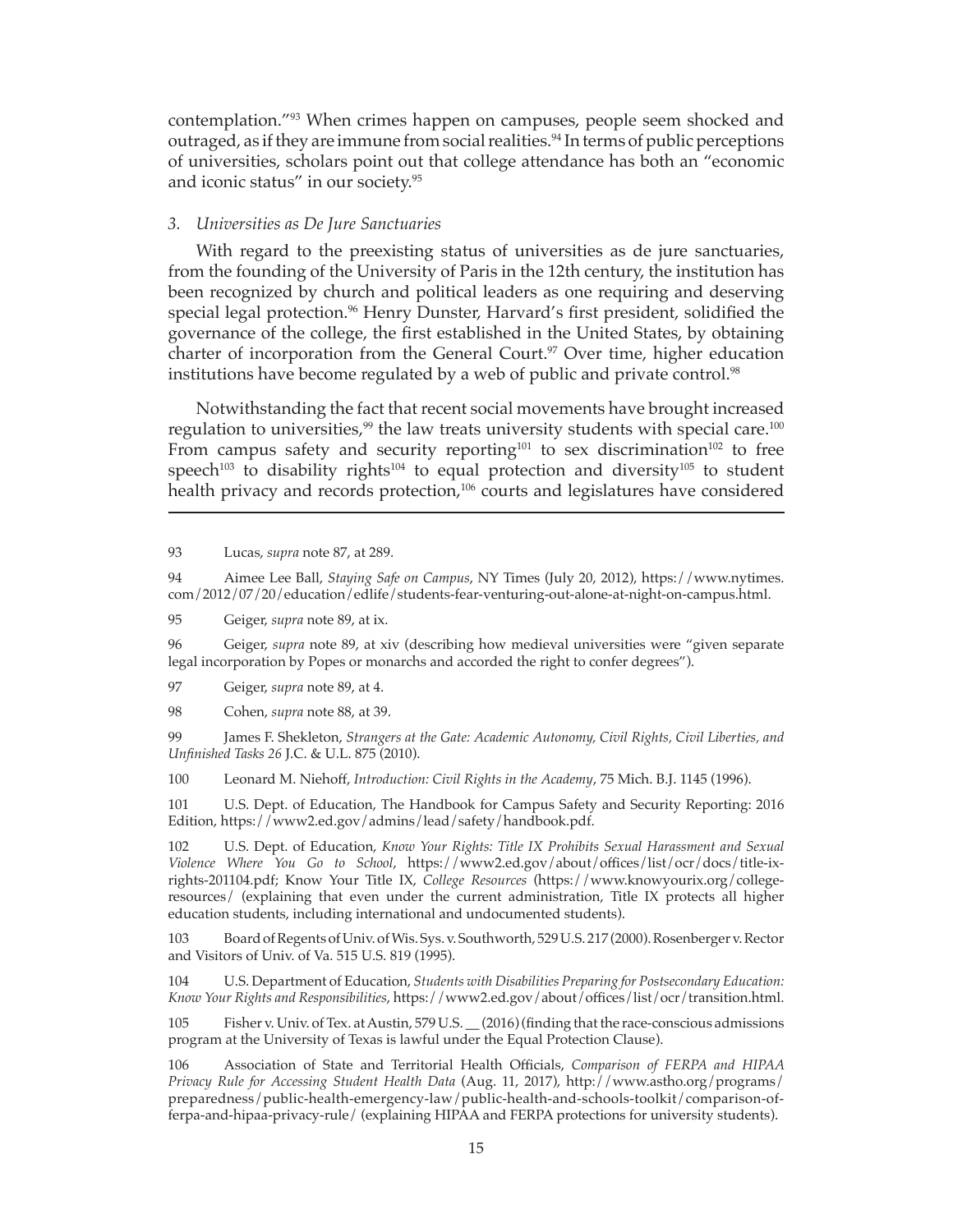and established special protections for students in higher education. In addition to the special legal protections enjoyed by universities as business entities, the individual rights recognized by courts and legislatures support the argument that universities are de jure sanctuaries. Further, noncitizens—including, arguably, those on campuses—enjoy many of the same protections as citizens.

Scholars have pointed out that noncitizens are in fact entitled to a number of constitutional protections.107 Many U.S. Supreme Court opinions from the 1970s reinforce this idea.<sup>108</sup> David Cole<sup>109</sup> points out that since the U.S. Constitution only expressly limits to citizens the right to vote and to run for federal elective office, one may deduce that "equality between non-nationals and citizens would appear to be the constitutional rule.<sup>"110</sup> Despite public misunderstanding, "the Constitution extends fundamental protections of due process, political freedoms, and equal protection to all persons subject to our laws, without regard to citizenship."<sup>111</sup>

While the Constitution is silent as to additional limitations for non-citizens, Professor Cole concedes that the U.S. Supreme Court has made distinctions. However, he points out that where the Court subjects non-citizens to obligations, it also generally has entitled them to protections.112 He further recognizes that under international human rights law, non-citizens of a country are entitled to the same protections as citizens since, as recognized by the Court, obligations imply protections.113

Admittedly, there are arguments in favor of treating non-citizens differently from citizens. Professor Cole articulates a number of them.114 Non-citizens have taken no oath of loyalty (although most U.S. born people haven't either), they have no constitutional right to reside in the U.S., treating non-citizens and citizens equally may devalue the very notion of citizenship, and the whole purpose of immigration law is to set conditions for foreign nationals to reside in the U.S.<sup>115</sup>

109 After having been a professor of constitutional law and criminal justice at Georgetown University Law Center for nearly thirty years, Professor Cole currently serves as national legal director of the ACLU. https://www.aclu.org/bio/david-cole.

110 David Cole, *Are Foreign Nationals Entitled to the Same Constitutional Rights as Citizens?*, 25 T. Jefferson L. Rev. 367, 368 (2003).

111 *Id.* at 381.

114 *Id.*

<sup>107</sup> Joseph Landau, *Due Process and the Non-Citizen: A Revolution Reconsidered*, 47 U. Conn. L. Rev. 879 (2015); David Cole, *Are Foreign Nationals Entitled to the Same Constitutional Rights as Citizens?*, 25 T. Jefferson L. Rev. 367 (2003).

<sup>108</sup> *E.g.*, Alameida-Sanchez v. United States, 413 U.S. 266 (1973) (holding that noncitizens are entitled to the same rights that attach to the criminal process as citizens); Graham v. Richardson 403 U.S. 365 (1971) (invalidating state statutes that denied welfare benefits to resident aliens or to aliens who did not live in the U.S. for a specified number of years); In re Griffiths, 413 U.S. 717 (1973) (finding that a state's exclusion of an resident alien applicant for bar admission violated the fourteenth amendment's equal protection clause).

<sup>112</sup> *Id.* at 372.

<sup>113</sup> *Id.* at 368.

<sup>115</sup> David Cole, *Are Foreign Nationals Entitled to the Same Constitutional Rights as Citizens?*, 25 T.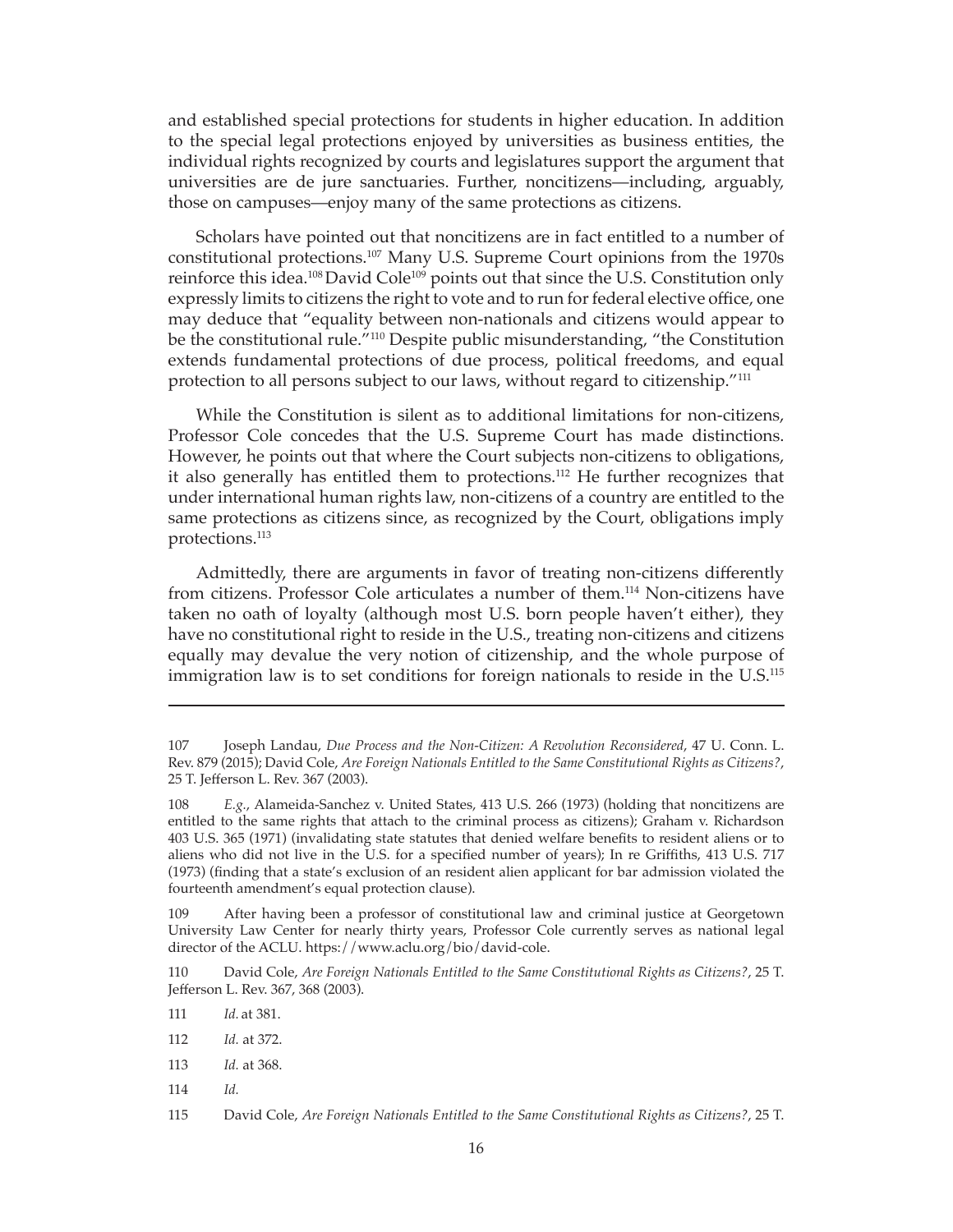However, in response to these concerns, he points out that most citizens acquire that status merely by accident of birth, most do not affirmatively chose to live in the U.S., and the plenary power of Congress over "a uniform rule of naturalization" has been narrowed by the Supreme Court in recent years.<sup>116</sup>

Striking a middle ground, he asserts that at the very least, non-citizens are entitled to substantially the same constitutional rights protections as citizens, but these rights are not absolute. His net analysis is that the areas of "defensible differentiation" between non-citizens and citizens include admission, expulsion, voting and running for federal elective office,<sup>117</sup> but these are much narrower than the rights of presumptive equal treatment, including due process, First Amendment freedoms of expression, association and religion, privacy, and the rights of the criminally accused.118

Assuming that university students enjoy special protections and that noncitizens enjoy most of the same rights as citizens, it follows that non-citizen students (including undocumented students) enjoy, without the "sanctuary" designation, protections promoted by the sanctuary campus movement. This conclusion supports the idea that while a university's decision to call itself a "sanctuary" may, assuming it supports the claim with corresponding programs and policies, be valuable, it is not essential to the argument that undocumented students deserve equal access to and protection while on higher education campuses.

### *C. Universities Should Pursue Programs and Policies that Promote the Solidarity and Inclusion Goals of the Sanctuary Movement Even If They Don't Adopt the "Sanctuary" Title*

As Professor Cole points out, there are a number of public misperceptions about the rights of non-citizens, and those misperceptions contribute to the perhapssmall-but-vocal anti-sanctuary campus voices. Some institutions may hesitate to poke the bear of federal immigration enforcement and risk charges of violations of general compliance and harboring in violation of INA provisions. There may be concern that sanctuary campuses violate valid state and federal laws exercising police power to provide for health, safety, and welfare of all U.S. residents<sup>.119</sup> However, states may respond that federalism and commandeering principles preclude the police power argument since state laws providing support for undocumented students are not in direct conflict with federal law.<sup>120</sup>

118 Cole, *supra* note 115, at 388.

119 Douglas R. Sahmel, *How Maryland's Sanctuary Policies Isolate Federal Law and the Constitution While Undermining Criminal Justice*, 36 U. Balt. L.F. 149 (2006).

Jefferson L. Rev. 367, 384 (2003).

<sup>116</sup> *Id.* at 385-387.

<sup>117</sup> In fact, DACA recipients are not eligible for unemployment benefits, health insurance, and social security. Also, there are a number of licensing requirements that serve as obstacles for noncitizens. Justin Chan, *America's Undocumented College Students Face Roadblocks to Employment After Graduation*, Forbes.com (May 15, 2007, 6:04 PM), https://www.forbes.com/sites/justinchan/2017/ 05/15/what-job-prospects-do-undocumented-students-have/#63ddf2fa5131.

<sup>120</sup> See University of New Mexico Student Financial Aid Office, http://financialaid.unm.edu/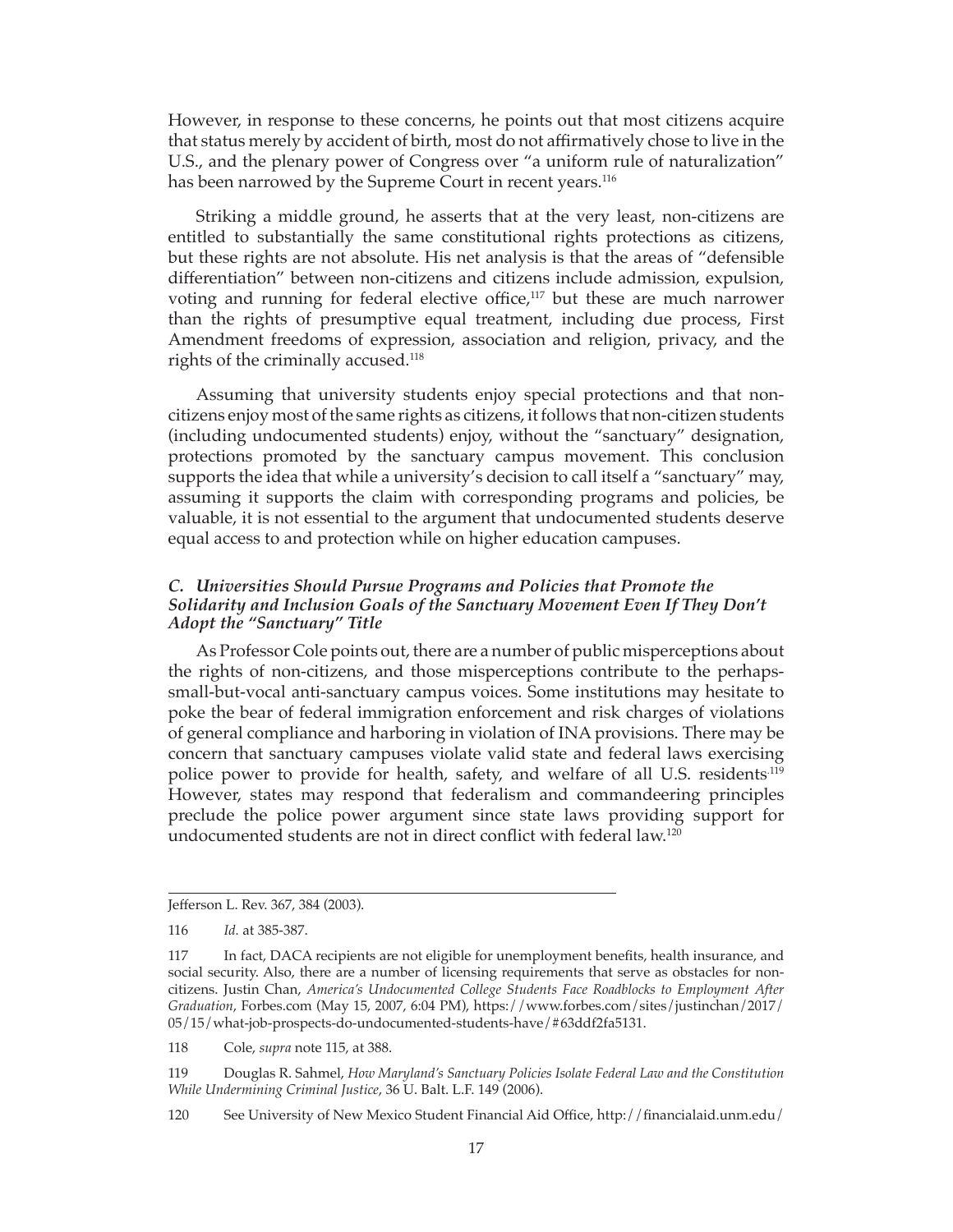Professor Huyen Pham has proposed a compromise to address federalism concerns: case-by-case review under intermediate scrutiny.121 Under intermediate scrutiny, a university must show that it has an important government interest in protecting undocumented students and its policies (including a "sanctuary" designation) are substantially related to that interest. Neither the government interest nor the substantial relationship analysis seem like a slam dunk.

According to the Pew Research Center, between 200,000-225,000 postsecondary students in the U.S. are undocumented.122 It would be nearly impossible for federal immigration enforcement officials and immigration judges to deal with all of those cases, let alone state and local police.123 In fact, political concern about the consequences of failing to turning over information about undocumented students to federal immigration officials is in direct conflict with student privacy rights under FERPA.<sup>124</sup>

With regard to lawmakers' and university officials stated concerns about being accused of violating federal law, it is unlikely that the designation would lead to any federal action to remove funds. In the Title IX context, for example, in the fortysix years since its enactment, not once has funding been pulled from an institution that violates it.<sup>125</sup> If, in fact, the Department of Education and/or Department of Justice finds that a "sanctuary" university is violating federal law, the more likely outcome is negotiation to resolve the alleged violation. Further, courts generally have been supportive of sanctuary cities,<sup>126</sup> which means that efforts to de-fund universities—which evoke more sympathy—for non-compliance with federal law are also unlikely to succeed.

Regardless of whether universities adopt the "sanctuary" designation, the goals of the movement may be achieved by focusing on progressive programs and policies. As a baseline, university officials should conduct regular campus climate evaluations. These evaluations should inform what programs and policies

124 Deruy, *supra* note 9; Cosecha, *supra* note 74, at 12.

apply/situations.html (last visited June 27, 2018) (explaining that New Mexico state law provides multiple of protection for undocumented students: non-discrimination in admissions, in-state tuition, and financial aid). *See also* University of California, *Undocumented Student Resources*, http://undoc. universityofcalifornia.edu/ (last visited June 27, 2018).

<sup>121</sup> Huyen Pham, *The Constitutional Right Not to Cooperate? Local Sovereignty and the Federal Immigration Power*, 74 U. Cin. L. Rev. 1373 (2006).

<sup>122</sup> Kaitlin Mulhere, *Undocumented and Stressed*, Inside Higher Educ. (Jan. 26, 2015) https:// www.insidehighered.com/news/2015/01/26/study-finds-undocumented-colleges-students-faceunique-challenges (explaining estimates about the population of undocumented students in the United States).

<sup>123</sup> Jennifer M. Hansen, *Sanctuary's Demise: The Unintended Effects of State and Local Enforcement of Immigration Law*, 10 SCHOLAR 289, 292, 318-327 (2008).

<sup>125</sup> Tyler Kingkade, *Why It's Unlikely North Carolina Schools Would Lose Funding Over HB 2*, Huffington Post (Feb. 2, 2017, 4:06 PM), https://www.huffingtonpost.com/entry/north-carolinafederal-funding\_us\_57320239e4b096e9f092b9c6.

<sup>126</sup> Ilya Somin, *Federal Court Rules that Trump's Executive Order Targeting Sanctuary Cities is Unconstitutional* Wash. Post (Nov. 21, 2017), https://www.washingtonpost.com/news/volokhconspiracy/wp/2017/11/21/federal-court-rules-that-trumps-executive-order-targeting-sanctuarycities-is-unconstitutional/?utm\_term=.bae2db281a10.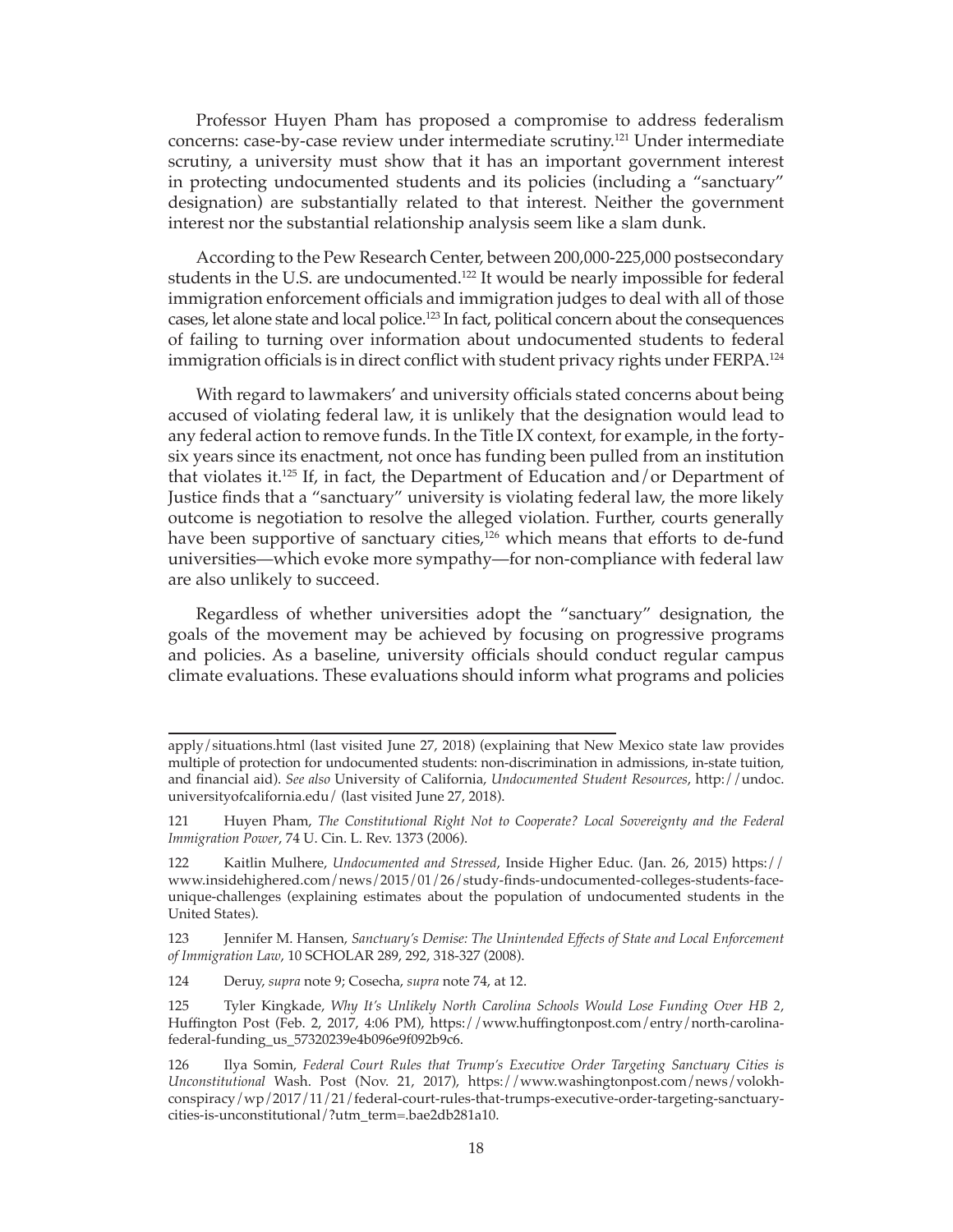are necessary to promote inclusion and solidarity with all the students served by an institution of higher education.<sup>127</sup>

Current best practices include individualized attention and emotional support for students who are undocumented or who are affected by the current administration's immigration policies, academic support, financial support, and legal support.<sup>128</sup> Institutional actors and units must recognize that stress related to immigration status will negatively affect a student's ability to learn, and their stress is related to their own legal status, how to pay for school, and concern for family members.<sup>129</sup> Even in states that provide in-state tuition, undocumented students often have no reliable way to pay in-state tuition and living expenses, so even the idea of in-state tuition for undocumented students is misleading.<sup>130</sup>

That said, the University of California system has paved a path toward success in higher education that seems unparalleled.<sup>131</sup> Depending on the institution, state and resources, programs and policies may be designed in a way that is consistent with the particularized needs of students on campus, always keeping in mind that the university's role and duty is to educate all of its students, and the UC system provides an excellent example.

## **IV. Conclusion**

Consider Magdalena's situation.132 She has survived a brutal attempted sexual assault on campus by someone she knew well, and even though she is physically okay, she has not been able to focus on her upcoming final exam. She reaches out to her mentor, a professor with whom she feels comfortable, to see whether the professor thinks it is reasonable to request an extension for her exam. The professor immediately reports the incident to the university's Title IX office, as required by law. When the Title IX coordinator reaches out to Magdalena to investigate further and determine whether to open a case against the accused assailant, Magdalena is petrified that her status as an undocumented student will be revealed to law enforcement. Thankfully, she discovers that although the Title IX liaison is required to make an inquiry, she is not required to respond. But the several days of waiting

<sup>127</sup> University of California, *Undocumented Student Resources*, http://undoc.universityofcalifornia. edu/ (last visited June 27, 2018) (including a detailed, and constantly changing, list of programs and policies.

<sup>128</sup> Robert T. Teranishi, Carola Suárez-Orozco, and Marcelo Suárez-Orozco, *In the Shadows of the Ivory Tower* 20-22, UndocuScholars.org, https:/static1.squarespace.com/static/5aa69fbe8f51307aa7d7cdcb/ t/5aa6c5718165f57981de21d6/1520878966718/undocuscholarsreport2015.pdf (last visited June 27, 2018).

<sup>129</sup> Mulhere, *supra* note 122 (explaining that 25.8% of male and 36.7% of female undocumented undergrads meet the clinical definition for generalized anxiety disorder compared to 4% and 9% of the general population).

<sup>130</sup> Meredith Hoffman, *The Crippling Cost of College for America's Undocumented Students*, Vice (Apr. 3, 2016, 10:00 PM) https://www.vice.com/en\_us/article/7bdnvy/the-crippling-cost-of-college-foramericas-undocumented-students.

<sup>131</sup> University of California, *Undocumented Student Resources*, http://undoc.universityof california.edu/ (last visited June 27, 2018).

<sup>132</sup> The name and other identifying facts have been changed but are based on an actual case with which the author is familiar.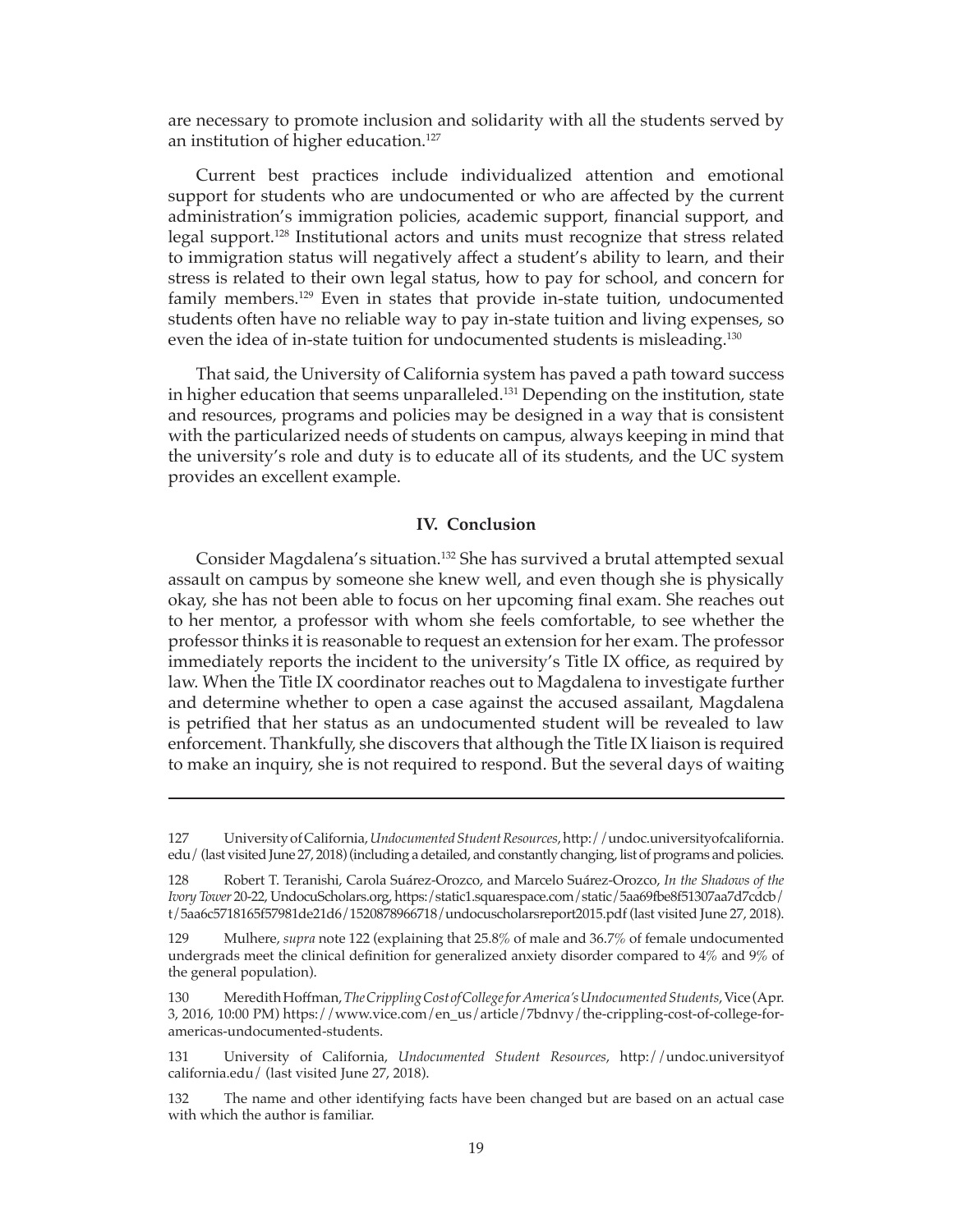on pins and needles to figure out her obligations has re-victimized Magdalena, who is just trying to focus on her studies and make a better life for herself and her family.

This is one example of the hurdles faced by undocumented students. What would help Magdalena the most? Would it be her university deciding to call itself a "sanctuary?" Would it be her university creating a policy of anonymity, which is what some institutions have done, that somehow allows the university to meet its reporting obligations but protects vulnerable students from law enforcement?

The vast majority of institutions of higher education in the United States have not adopted the "sanctuary campus" designation.<sup>133</sup> In fact, only twenty institutions have embraced it,<sup>134</sup> but much time and energy is spent in its pursuit. An institution's decision to call itself a sanctuary undeniably sends a strong moral and rhetorical message, but because of the lack of clarity and political disagreement about immigration policies, the term also invites backlash. Notwithstanding the relatively limited scope of likely repercussions for universities, there can be no doubt that there has been a rise in the alt-right voice on campuses across the country, impacting campus political climates for the undocumented and all members of campus communities.135 To the extent that there is agreement that universities train the next generation of leaders and workers in our society, climate and culture of campus environments matter as much as curriculum.136 For university officials to feel that raising the "sanctuary" flag would make themselves and the undocumented students they seek to protect the targets of political backlash and hate crimes,<sup>137</sup> there is still a way forward.

This piece should not be understood to condone capitulation to anti-immigrant sentiment. On the contrary, universities already enjoy a special historical and legal status as sanctuaries. Therefore, political, legal and financial battles may be avoided and the movement goals may be best achieved by simply affirming the pre-existing role. Affirming the role may involve some public declaration of support138 but certainly *should* involve taking meaningful steps to create and support strong programs and policies to support undocumented and immigrant students in the face of racist, nationalist, divisive actions.<sup>139</sup>

<sup>133</sup> Selingo, *supra* note 10. César Cuauhtémoc García Hernández, *supra* note 11.

<sup>134</sup> According to database on file with author.

<sup>135</sup> Nadia Dreid and Shannon Najmabadi, *Here's a Rundown of the Latest Campus-Climate Incidents Since Trump's Election*, Chron. Higher Educ. (Dec. 13, 2016), https://www.chronicle.com/blogs/ ticker/heres-a-rundown-of-the-latest-campus-climate-incidents-since-trumps-election/115553.

<sup>136</sup> Bryan R. Warnick, Understanding Student Rights in Schools: Speech, Religion, and Privacy in Educational Settings 166 (2013).

<sup>137</sup> Colleen Flaherty, *AAUP Condemns Hate Crimes, Endorses Campus Sanctuary Movement*, Inside Higher Educ. (Nov. 23, 2016), https://www.insidehighered.com/quicktakes/2016/11/23/aaupcondemns-hate-crimes-endorses-campus-sanctuary-movement.

<sup>138</sup> According to the database gathered by the author, a number of institutions already have reiterated a commitment to serving undocumented students by publicly offering statements of support (and even "unequivocal support"), declaring themselves "safe campuses," and issuing statements of solidarity

<sup>139</sup> Patricia McGuire, *From Anger to Action for Dreamers*, Inside Higher Educ. (Sept. 8, 2017) https:// www.insidehighered.com/views/2017/09/08/how-colleges-should-respond-daca-rescission-essay.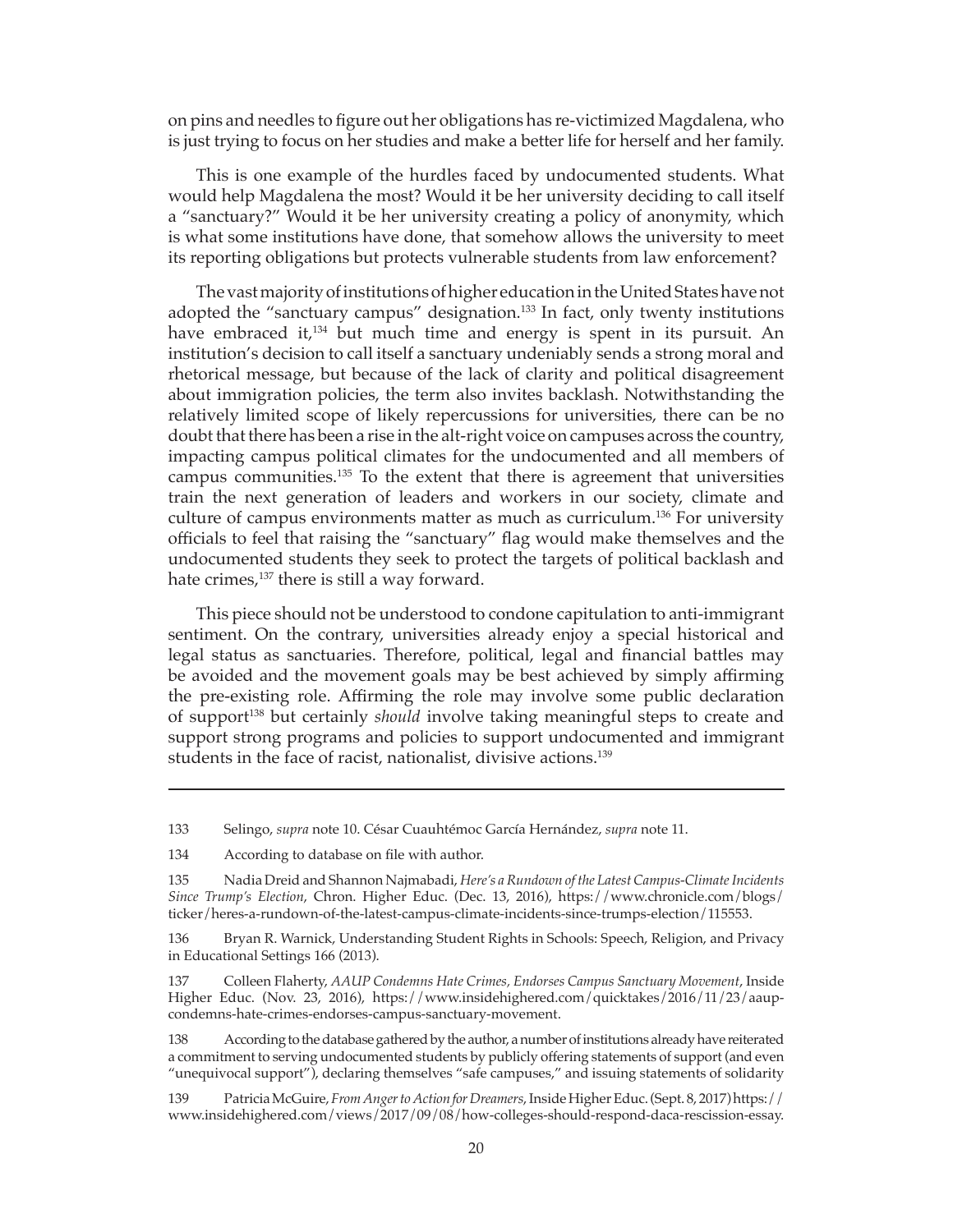Beside the compelling moral argument that a person brought to the U.S. as a child cannot be sent "back" to a country they may not know, the Supreme Court has already condemned the denial of K-12 public education on the basis of immigration status. Recognizing moral obligation, legal rights of noncitizens, and economic benefits,140 many states have gone further and provided protections so that these students may pursue higher education. For example, there are approximately 9,000 public school teachers in the United States who are "DACAmented," and many of them teach in underserved urban and rural schools with a teacher shortage.<sup>141</sup> There are a number of other compelling arguments in favor of welcoming undocumented students to U.S. universities.<sup>142</sup> By focusing on policies and programs that *actually* support undocumented students, higher education will meet institutional and movement goals.

<sup>140</sup> Teranishi, *supra* note 128 (providing data that indicates that undocumented students are net contributors to the economy).

<sup>141</sup> Claudio Sanchez, *Nearly 9,000 DACA Teachers Face an Uncertain Future*, NPR (Jan. 29, 2018), https://www.npr.org/sections/ed/2018/01/29/579682676/nearly-9-000-daca-teachers-face-anuncertain-future.

<sup>142</sup> Sonali Kohli, *Why U.S. Colleges Should Welcome Undocumented Immigrants*, Atlantic (Jan. 31, 2015), https://www.theatlantic.com/education/archive/2015/01/why-us-colleges-should-welcomeundocumented-immigrants/385049/